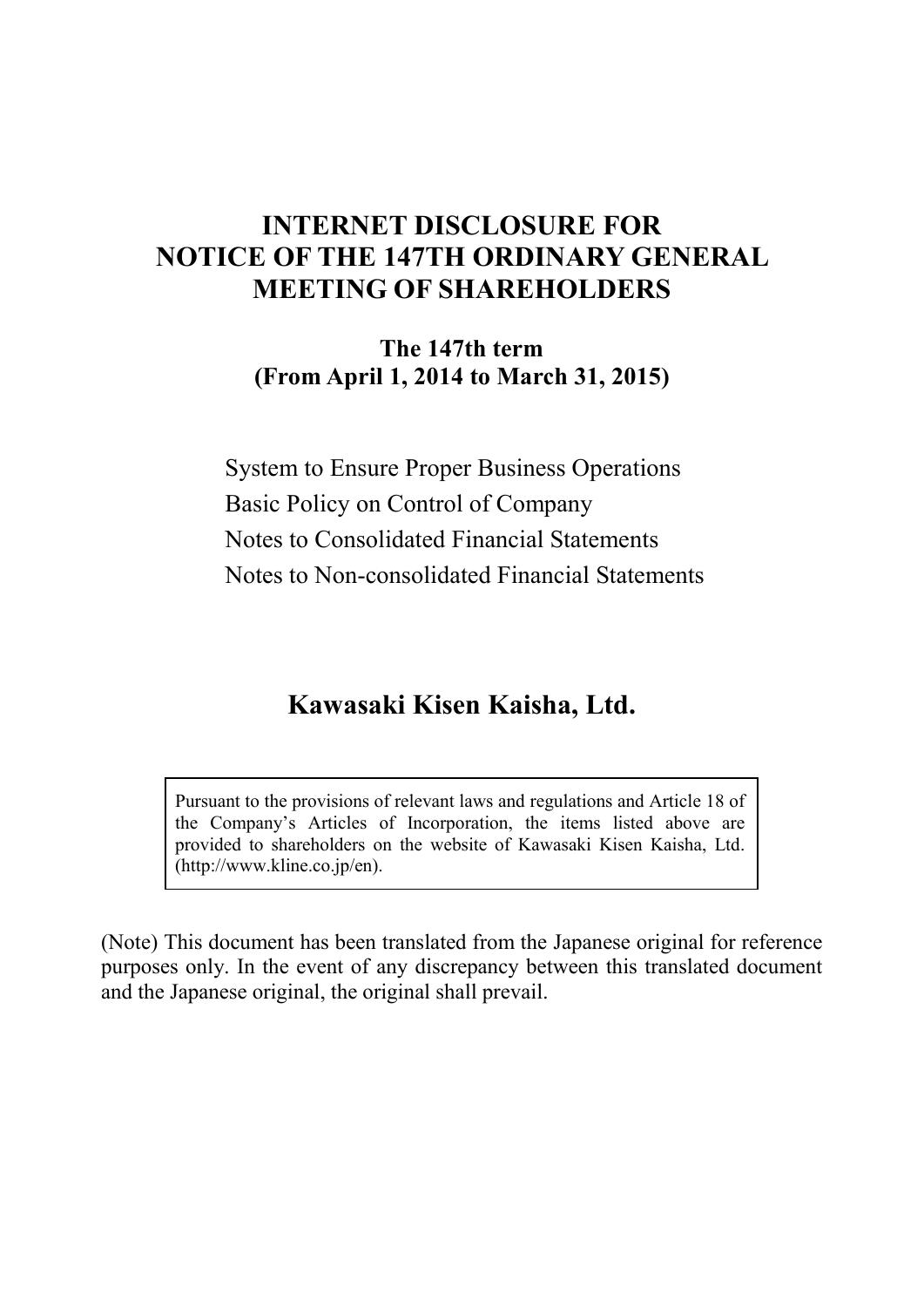#### **System to Ensure Proper Business Operations**

The Company continues its efforts to establish a system to ensure the execution of duties by its Directors in compliance with laws and regulations and the Articles of Incorporation, as well as a system to ensure the appropriateness of businesses of the corporate group comprised of the Company and its subsidiaries (hereinafter, the "Group") specified by laws and regulations.

To be precise, the Company's Board of Directors assumes responsibility for establishing an internal control system, evaluating its effectiveness and ensuring its functions.

Currently, the Company establishes the following systems and will strive to review and improve them on a continuous basis and as necessary in order to enhance the effectiveness of its internal control.

(1) System to ensure the execution of duties by the Company's Directors, Executive Officers and employees in compliance with laws and regulations as well as the Articles of Incorporation

The Company has established the Charter of Conduct for "K" Line Group Companies and the "K" Line Implementation Guideline for Charter of Conduct, in which the compliance of the Group with laws and regulations as well as business ethics is specified as one of the principles of the conduct. The Directors are required to ensure thorough implementation of compliance and establish an effective internal system in order to achieve it. To that end, the Company constantly implements the following measures:

- (i) The Company promotes the appropriate management of the Board of Directors in accordance with the Rules for the Board of Directors, in order to ensure the executions of duties by the Directors in compliance with laws and regulations as well as the Articles of Incorporation.
- (ii) The Company establishes the Rules for Executive Officers, which specify matters to be complied with by the Executive Officers in order to ensure that the execution of duties by the Executive Officers appointed by the Board of Directors is in compliance with laws and regulations as well as the Articles of Incorporation, and promotes the active and faithful execution of the business delegated to them.
- (iii) The Company establishes internal rules such as the Rules for Employees in order to ensure the execution of duties by the employees in compliance with laws and regulations as well as the Articles of Incorporation.
- (iv) The Internal Audit Office supports the performance of responsibilities by the Board of Directors regarding the establishment, maintenance and improvement of the internal control system through the supervision and verification of the system.
- (v) The Company establishes the Compliance Committee chaired by the President  $\&$  CEO and strives to develop and maintain its compliance system.
- (vi) The Company establishes a whistleblowing system called the "Hotline System" in order to identify and appropriately handle legal violations and other compliance issues at an early stage. The Group specifies some internal contacts as well as a law firm as an external contact for whistleblowers. This system is managed under the Rules for the Hotline System.
- (2) System for retaining and managing information pertaining to the execution of duties by the Company's Directors

The Company appropriately retains and manages information regarding the execution of duties by its Directors in the form of fully searchable data that ensures the availability of perusal at any time, in accordance with the Rules for the Board of Directors and the Regulations for Documentation during the period specified by such rules and regulations.

(3) Rules and systems for the Company to manage risks of loss

The Company remains aware of the risks, as listed below, inherent in the course of conducting business. Accordingly, we will develop systems for addressing the respective risks, and the Crisis Management Committee will take overall charge of crisis and risk management initiatives, and promote such activities.

- Ship-related accidents (including incidents involving seawater contamination)
- Major disasters
- Compliance-related issues
- Other management risks
- (4) System to ensure that Directors of the Company execute their duties efficiently

The Company adopts the executive officer system and promotes smooth decision-making on the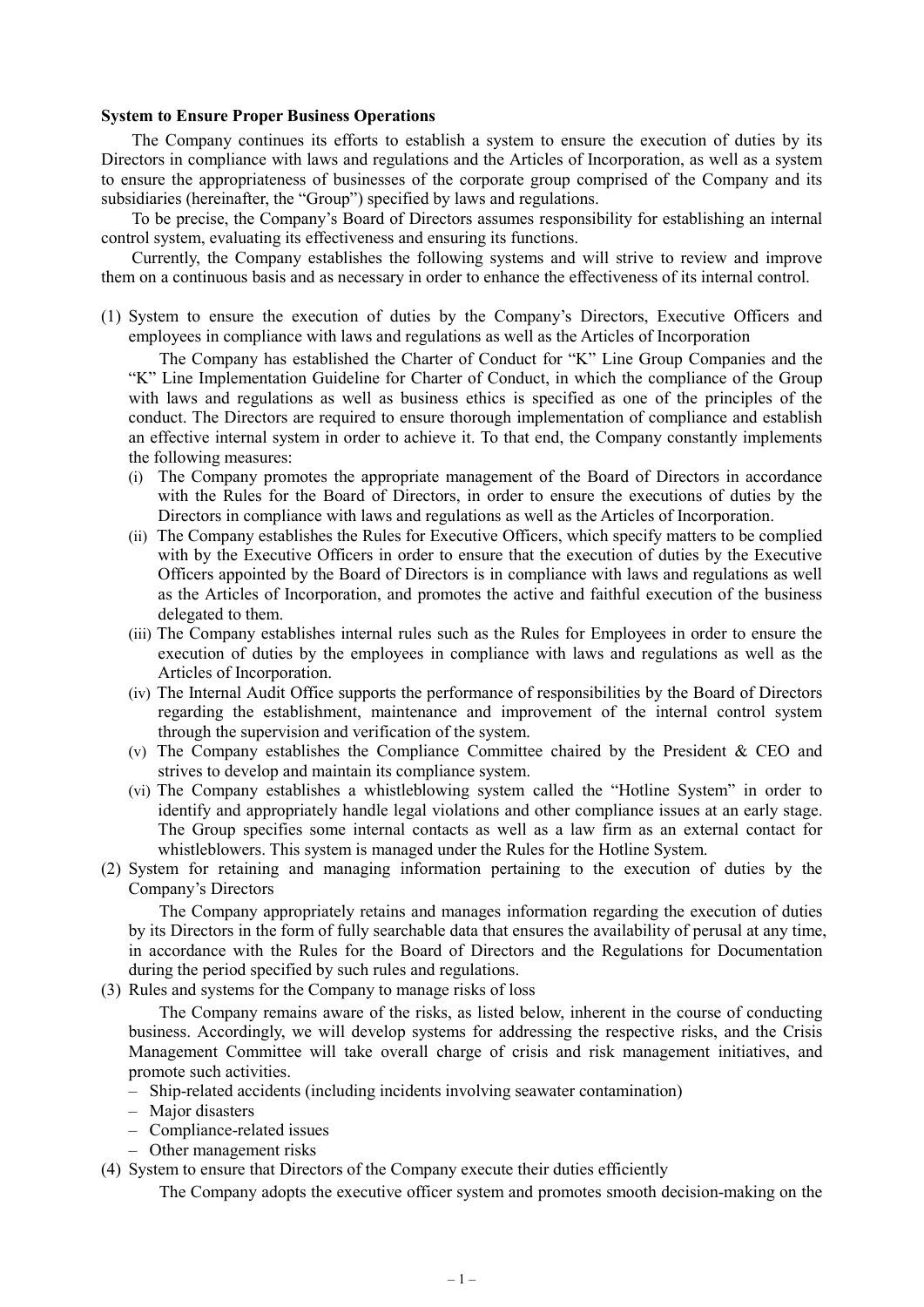execution of duties. The Board of Directors determines the fundamental management policies, matters required by laws and regulations, and other important matters regarding the management of businesses, while supervising the execution of duties by the Directors and Executive Officers. A meeting of the Board of Directors should be held at least once a month.

The Company also adopts a system of making resolutions in writing for the Board of Directors, which enables the flexible operation of the board.

In addition to the Board of Directors, the Company hosts an Executive Officers' Meeting that requires the attendance of the Executive Officers and Audit & Supervisory Board Members twice a month in principle. By doing so, the Company establishes a system that contributes to decision-making by the President & CEO based on open discussions.

(5) Systems to ensure proper business operations of the corporate group comprised of the Company and its subsidiaries

The Company establishes the Charter of Conduct for "K" Line Group Companies as the code of conduct applicable to the entire Group, in order to ensure the appropriate operations of its subsidiaries (hereinafter, the "Group companies"). Each Group company establishes internal rules and regulations based on the charter. In addition, the Company establishes the Regulations for Business Operations by Subsidiaries in order to ensure the appropriate operations by its Group companies by supporting and managing the establishment and effective operation of their internal control systems while respecting the independence of these Group companies.

(i) System for reporting matters regarding the execution of duties by Directors, etc. of the Group companies to the Company

The Company establishes the Regulations for Business Operations by Subsidiaries and requires its Group companies to report important matters to the relevant departments of the Company. In addition, the Company provides its hotline contact as well as hotline systems of each Group company for whistleblowers who identify any legal violations and other compliance issues in each respective office. The Company also hosts the Group Management Meeting twice a year to facilitate information exchange among the Company and the Group companies.

(ii) Rules and systems for managing risk of loss of the Group companies

The Group companies establish their own crisis management system independently according to their business scale and characteristics. The Company establishes the Regulations for Business Operations by Subsidiaries and requires the Group companies to report risks in executing their respective business operations according to the characteristics of their businesses to the Company, which will be handled by the Crisis Management Committee and other organizations.

(iii) System to ensure that Directors, etc. of the Group companies execute their duties efficiently

The Group companies independently manage their respective businesses in principle. The Company establishes the Regulations for Business Operations by Subsidiaries and specifies that certain important matters of the Group companies require approval of, discussion with, or reporting to the Company.

(iv) System to ensure that Directors, etc. and employees of the Group companies execute their duties in compliance with relevant laws and regulations and the Articles of Incorporation

The Company establishes the Charter of Conduct for "K" Line Group Companies and requires the Group companies to comply with the charter. In addition, the Company requires each Group company to establish its Implementation Guideline for Charter of Conduct according to the characteristics of their businesses and verifies the content of such guidelines.

Furthermore, the Company monitors via the Internal Audit Office, etc. the status of compliance and implementation of the internal control system by the Group companies.

(6) Matters concerning the employees who are to assist Audit & Supervisory Board Members in their duties

The Company establishes the Rules Concerning Employees Tasked with the Assisting Audit  $\&$ Supervisory Board Members, and appoints employees who are required to assist the duties of Audit & Supervisory Board Members ("employees assisting Audit & Supervisory Board Members") under the supervision of the Audit & Supervisory Board.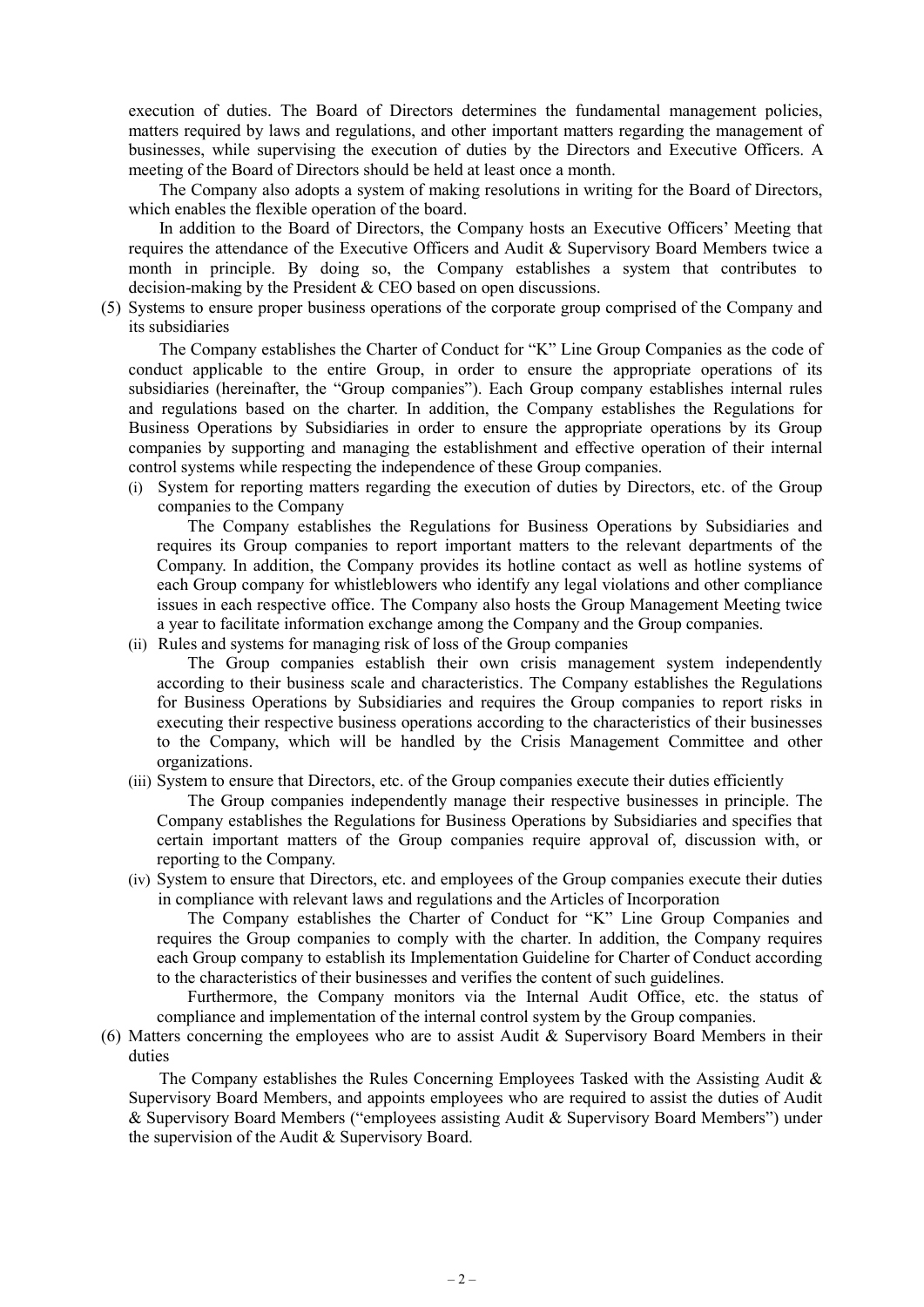(7) Matters concerning the independence of the employees assisting Audit & Supervisory Board Members from the Directors of the Company

The Company establishes the Rules Concerning Employees Tasked with the Assisting Audit  $\&$ Supervisory Board Members, and specifies that it shall not order the employees assisting Audit  $\&$ Supervisory Board Members to assume other duties concurrently in principle. If it needs to do so due to unavoidable reasons, prior approval should be obtained from the Audit & Supervisory Board. The Audit & Supervisory Board Members evaluate the performance of the employees assisting Audit & Supervisory Board Members. The appointment and transfer of the employees assisting Audit  $\&$ Supervisory Board Members require prior approval from the Audit & Supervisory Board.

(8) Matters to ensure the effectiveness of instructions by the Audit & Supervisory Board Members of the Company given to the employees assisting them

When the employees assisting Audit & Supervisory Board Members request the Company for any information materials and/or reporting, the Company will promptly provide such materials and/or reporting.

(9) System for reporting to the Audit & Supervisory Board Members of the Company by the Directors, Executive Officers and employees of the Company; the Directors, the Audit & Supervisory Board Members, and employees of the Group companies; or a person who received a report from the above persons; and other systems for reporting to Audit & Supervisory Board Members of the Company

The Directors, Executive Officers and employees of the Company are required to report important matters regarding the management and operations of the Company's businesses and the status of executing its business in charge to the Audit & Supervisory Board Members as needed at a meeting of the Board of Directors or other important meetings, as well as to promptly report any compliance issues and other matters that may cause serious damage to the Company, if identified, to the Audit & Supervisory Board in accordance with the Rules for Systems of Reporting to Audit & Supervisory Board Members, Etc. The Directors are required to promptly report matters regarding the execution of duties in an appropriate manner to the Audit & Supervisory Board or its Members when being requested to do so. The Internal Audit Office is required to report the progress of its audits to the Audit & Supervisory Board as necessary and conduct additional audits if being requested to do so by the board.

The Directors, Audit & Supervisory Board Members and employees of the Group companies are required to report compliance issues and other important matters specified to the relevant department of the Company, and the relevant department is required to report the matter to the Audit  $\&$ Supervisory Board Members of the Company as necessary in accordance with the Regulations for Business Operations by Subsidiaries. The Company hosts an Audit & Supervisory Board Meeting of the Group's Major Subsidiaries and a Group Companies' Audit & Supervisory Board Communication Meeting once a year, in order to share information among the Company, its Group companies and subsidiaries.

(10) System to ensure the non-unfair treatment of persons who made reporting as described in the above

The Company prohibits the Company or its Group companies, under the Rules for Systems of Reporting to Audit & Supervisory Board Members, Etc. and the Regulations for Business Operations by Subsidiaries, from unfairly treating the Directors, Audit & Supervisory Board Members, Executive Officers and employees of the Company and its Group companies who conducted whistleblowing to the Audit  $\&$  Supervisory Board Members of the Company due to the act of such whistleblowing.

(11) Matters concerning policies on the advance payments, reimbursements and other procedures for settlements of expenditures and/or liabilities incurred from the execution of duties by the Audit & Supervisory Board Members of the Company

The Company establishes policies on the advance payments and reimbursements and other procedures for settlements of expenditures and liabilities incurred from the execution of duties by the Audit & Supervisory Board Members, and conduct such advance payments and reimbursements and settlements based on the policies.

(12) Other systems to ensure performance of effective audits by Audit & Supervisory Board Members of the Company

The Company cooperates in developing an environment ensuring effective audits by the Audit & Supervisory Board Members by coordinating regular meetings with the Audit & Supervisory Board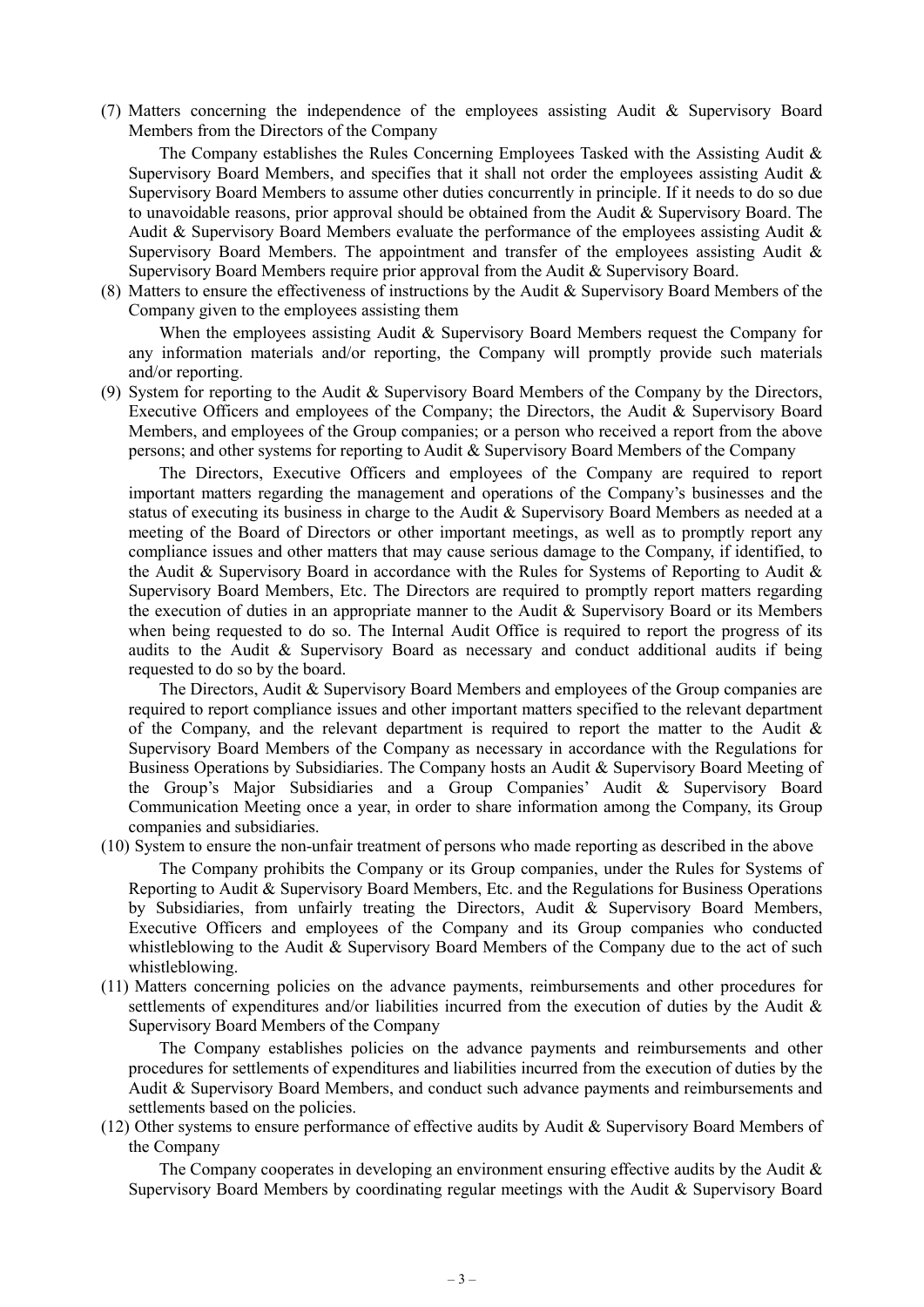Members and the Representative Directors, arranging collaboration of the Audit & Supervisory Board Members with the Internal Audit Office, and other such means.

(13) System for ensuring the reliability of financial reports

To ensure the reliability of the Group's financial reports, the Company will engage in ongoing efforts to evaluate and improve the effectiveness of internal control systems pertaining to financial reporting, on the basis of Japan's Financial Instruments and Exchange Act, and other relevant laws and regulations.

(14) Fundamental policy toward anti-social forces and status of policy implementation

The Charter of Conduct for "K" Line Group Companies vows that "the "K" Line Group will resolutely confront any anti-social force or organization which may threaten social order and public safety."

Accordingly, the Company establishes a system that enables the swift and appropriate handling of matters relating to anti-social forces occurring within the Group, by appointing a department in charge of handling matters relating to anti-social forces and working with law enforcement officials, expert corporate legal counsel and other external organizations on a normal basis, with the aim of precluding all involvement of anti-social forces and severing any ties that could emerge.

Note: In accordance with a resolution of the Board of Directors, approved on April 30, 2015, the above system was partially revised following the enforcement of the Act for Partial Revision of the Companies Act (Act No. 90 of 2014) and Revision of the Ordinance for Enforcement of the Companies Act (Ministry of Justice Ordinance No. 6 of 2015) on May 1, 2015. The revisions have been made to more accurately reflect the current state of the Group's audit system and its systems to ensure proper business operations, and to adopt more specific, clearer phrasing in line with the revisions to the Companies Act.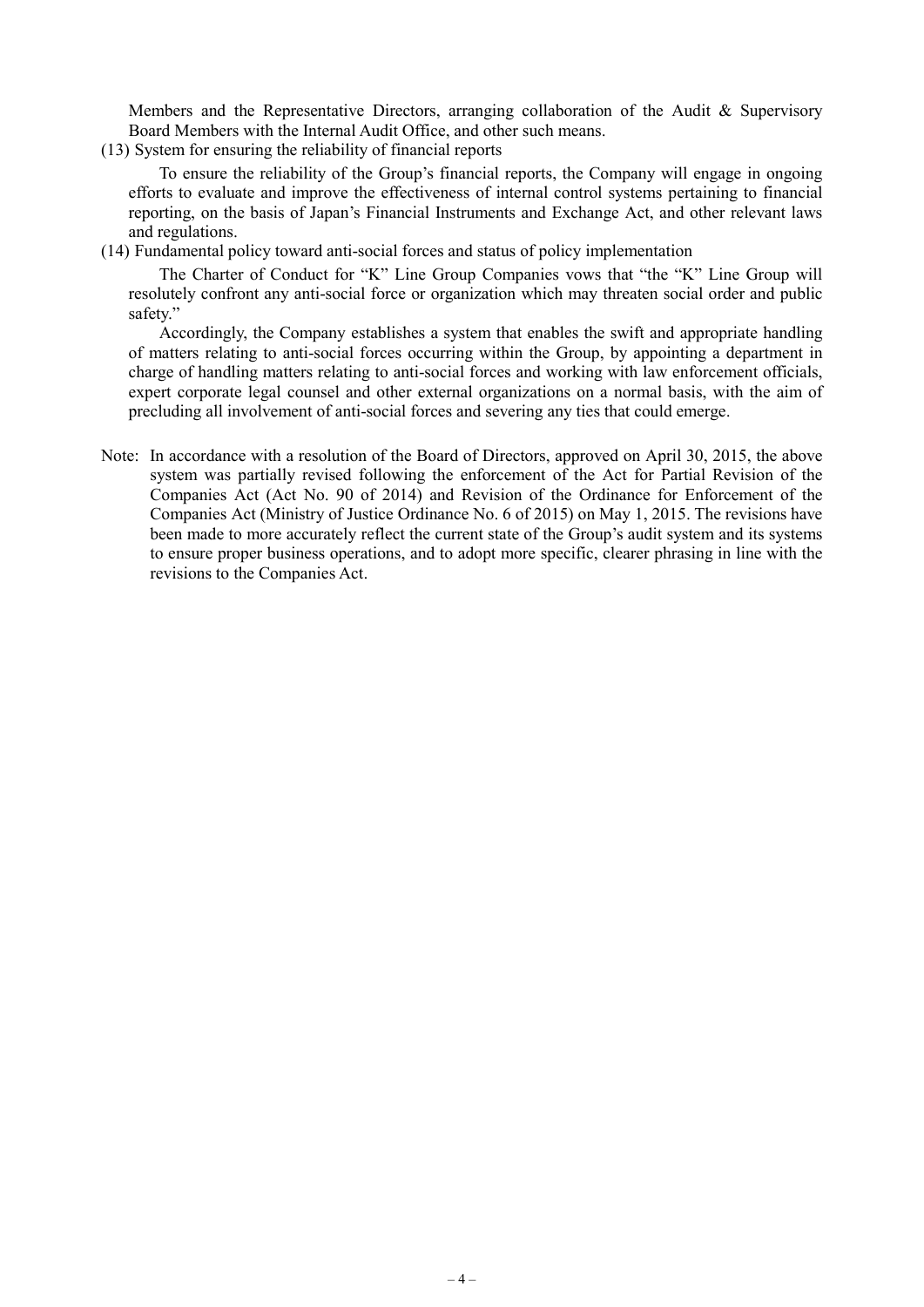#### **Basic Policy on Control of Company**

1) Summary of the basic policy

We believe that decisions on the Company's financial and business policies should be controlled by those who aim to ensure gains in the Company's corporate value and shareholders' common interests, standing committed to maintaining mutually beneficial ties with its stakeholders including our valued shareholders, customers, business partners, employees, and members of the communities. Conversely, we believe that those whose conduct runs counter to this notion should not have control over such decisions.

We would not take a negative view of a large-scale acquisition of the Company's shares, if such action contributed to gains in the Company's corporate value and shareholders' common interests. In some cases, however, attempts at large-scale acquisition of shares contribute neither to corporate value nor to the shareholders' common interests. As such, we believe the Company must have mechanisms in place designed to deter any such undesirable moves towards the large-scale acquisition of the Company's shares.

- 2) Overview of special initiatives that contribute to implementation of the basic policy
	- a) Framework for increasing corporate value through the management plan

In March 2015, the Group drew up a new medium-term management plan, " $\Delta$ Value for our Next Century" with the following three core themes, which are detailed below.

(i) Stability by Improving Financial Strength

While the Group expects to see growth in logistics demand in line with a gradual recovery in the global economy, the business environment is expected to remain volatile in marine transportation, which is the Group's core business domain, due to instability in the supply-demand balance caused by tonnage supply pressure. For this reason, the Group's first step is to ensure stability by further strengthening its financial structure. Specific targets have been drawn up as follows.

- Achieving equity ratio of 40% in FY2017, and continuing to reduce interest-bearing debt
- Thereafter, maintaining the free cash flow in the black, equity ratio of 40%, and DER of 80% to keep stability
- (ii) Further Business Growth Based on Financial Soundness

The Group sees stable growth in logistics demand driven mainly by population growth in emerging countries, and growth in global energy demand are sources of growth opportunities. By making strategic investments to develop new businesses in growing sectors and enhancing the system that brings stable business profits with increased resilience in volatile markets, the Group aims to create a business portfolio with reduced risk, and to conduct business management with an emphasis on balancing stability and growth.

Specifically, in its strategic investments over the five years starting in FY2015, the Group plans to invest a total of ¥120 billion in initiatives such as expanding the LNG and LPG carrier businesses, where growth is expected; expanding the offshore energy E&P support business; taking in logistics business in Asia and other regions, including terminal operating business; together with expansion of businesses of Cape-size bulkers and thermal coal carrier entailing mid- to long-term contracts where the Group has an advantageous position. In addition, in efforts to enhance its system to bring stable business profits with higher resiliency against the market volatility, the Group plans to invest ¥170 billion in upgrading of its fleet to a highly competitive one, including 10 large containerships of 14,000TEU, 10 large car carriers of 7,500-unit capacity, and replacement of dry bulkers with energy efficient models.

(iii) Dialogues and Collaboration with Stakeholders

The Group has positioned dialogues and collaboration with stakeholders to grow consistently and raise corporate value as a key management policy. Under this policy, the Group is promoting the following measures.

Collaboration with stakeholders through corporate social responsibility (CSR) activities

The Group's basic approaches to CSR are "consideration of impact on business activities" and "creating new value." Its policy is to focus particularly on safe ship operation, environmental conservation, and human resource cultivation. As organizations for promoting CSR, the Group has established the CSR & Environmental Committee and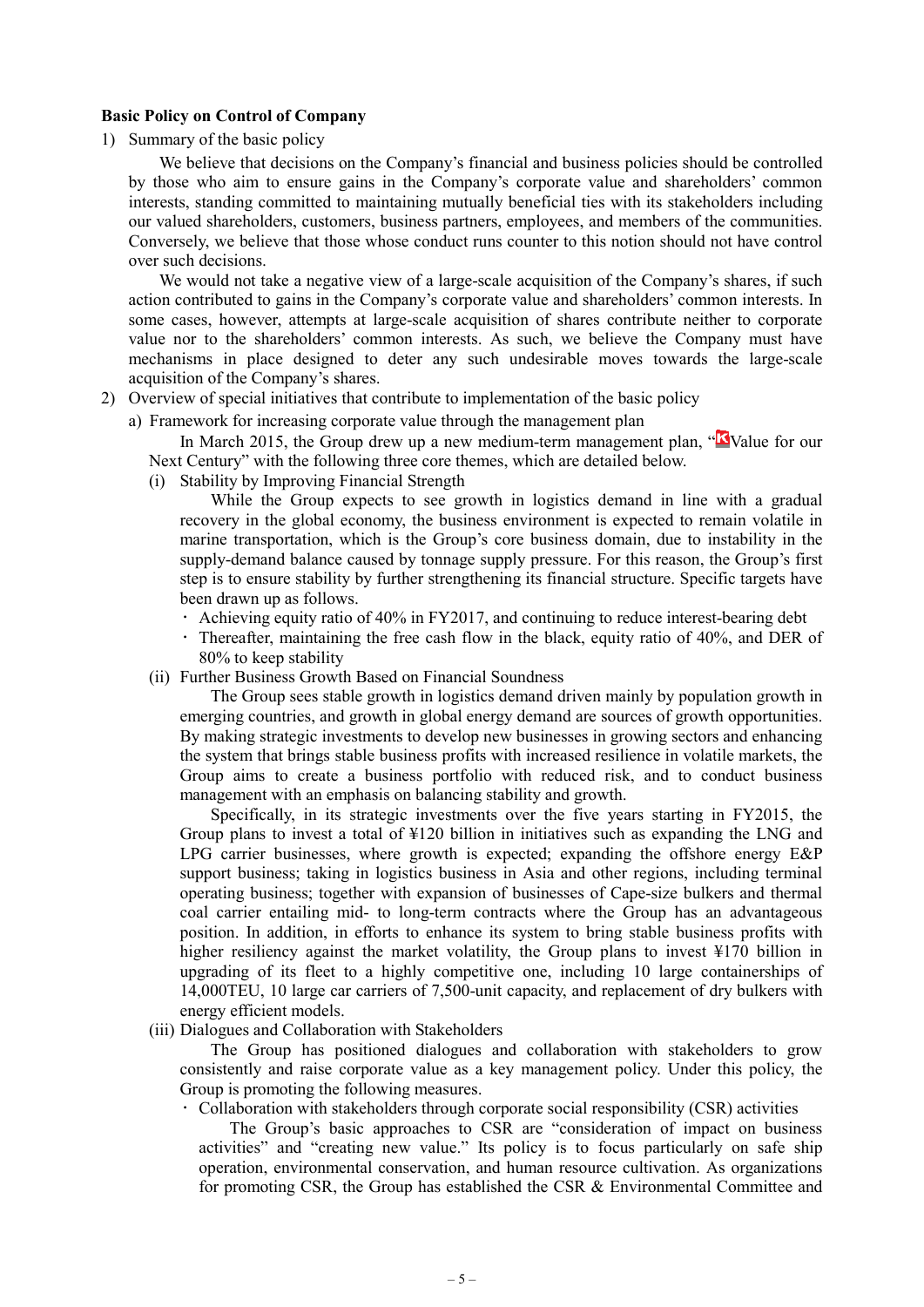beneath it the CSR Sub-Committee and the Environmental Sub-Committee. These organizations drive the initiatives of the entire Group and are primarily responsible for strengthening the Group's information disclosure and dissemination.

With regard to environmental conservation, in March 2015 the Group established its long-term environmental management vision toward 2050, entitled, "'K' Line Environmental Vision 2050 'Securing Blue Seas for Tomorrow.'" This policy sets out the direction that the Group aims to follow from multiple perspectives, in order to fulfill its responsibilities as a player in a key industry contributing to the well-being and prosperous lives of people.

Strengthening corporate governance structure

To ensure that the initiatives of the newly established Corporate Principle and Vision are duly carried out, and to help the Group to grow consistently and raise corporate value, the Group will strengthen its corporate governance structure, including reshaping the Group's internal control system. In risk management, the Group has established the Crisis Management Committee and several subordinate committees (the Compliance Committee, Ship Safety Promotion Committee, Management Risk Committee, and Disaster Response Committee), which are responsible for the Group's risk management. In addition, the Investment Committee is responsible for deliberating about important investments.

Returning profits to shareholders based on a stable dividend policy

Under the medium-term management plan "Nvalue for our Next Century," the Group is targeting ROE of 10% or more for FY2019, aiming to achieve a balance between stability and growth, while paying stable dividends and sharing profit exceeding designated level, based on total return ratio.

b) Initiatives related to corporate governance

The Company engages in initiatives to strengthen its framework of corporate governance and to develop and enhance systems for risk management with the aims of fulfilling our social responsibility and responding to the mandate bestowed upon us by our shareholders and other stakeholders, while achieving sustainable growth. As such, the entire "K" Line Group continuously strives to heighten the value of the corporate brand by acting in total accordance with our business ethics while building organic and effective mechanisms of governance, in conjunction with our achievement of increasingly robust earnings and a stronger financial standing.

3) Overview of initiatives for preventing decisions on the Company's financial and business policies from being controlled by inappropriate persons in light of the Company's basic policy

The Company adopted its Plan on Countermeasures to Large-scale Acquisitions of Company Shares (Takeover Defense Measures) at its ordinary general meeting of shareholders of June 2006, and later updated the plan with necessary changes, which was approved at its ordinary general meeting of shareholders of June 2009. The plan was updated once again with further changes, and approved by the shareholders at the ordinary general meeting of shareholders held on June 26, 2012.

4) Judgment and rationale of the Board of Directors in determining that the plan for takeover defense measures adopted by the Company conforms to the basic policy; and that the plan does not impair the Company's corporate value or shareholders' common interests, nor is it intended for the purpose of maintaining the positions of the Company's Directors and Audit & Supervisory Board Members

a) The plan is in line with the basic policy

The plan for takeover defense measures is a mechanism to ensure and enhance the Company's corporate value and shareholders' common interests by ensuring the necessary time and information is made available for the shareholders to decide whether or not to accept an acquisition by an acquirer targeting the share of the Company and for the Board of Directors to present an alternative proposal to the shareholders, and by enabling the Board of Directors to talk or negotiate with the acquirer for the benefit of the shareholders when the acquisition is to be effected. We therefore deem that the Company's plan for takeover defense measures conforms to the basic policy.

b) The measures are not detrimental to the corporate value and shareholders' common interests and do not aim to maintain the positions of Directors and Audit & Supervisory Board Members of the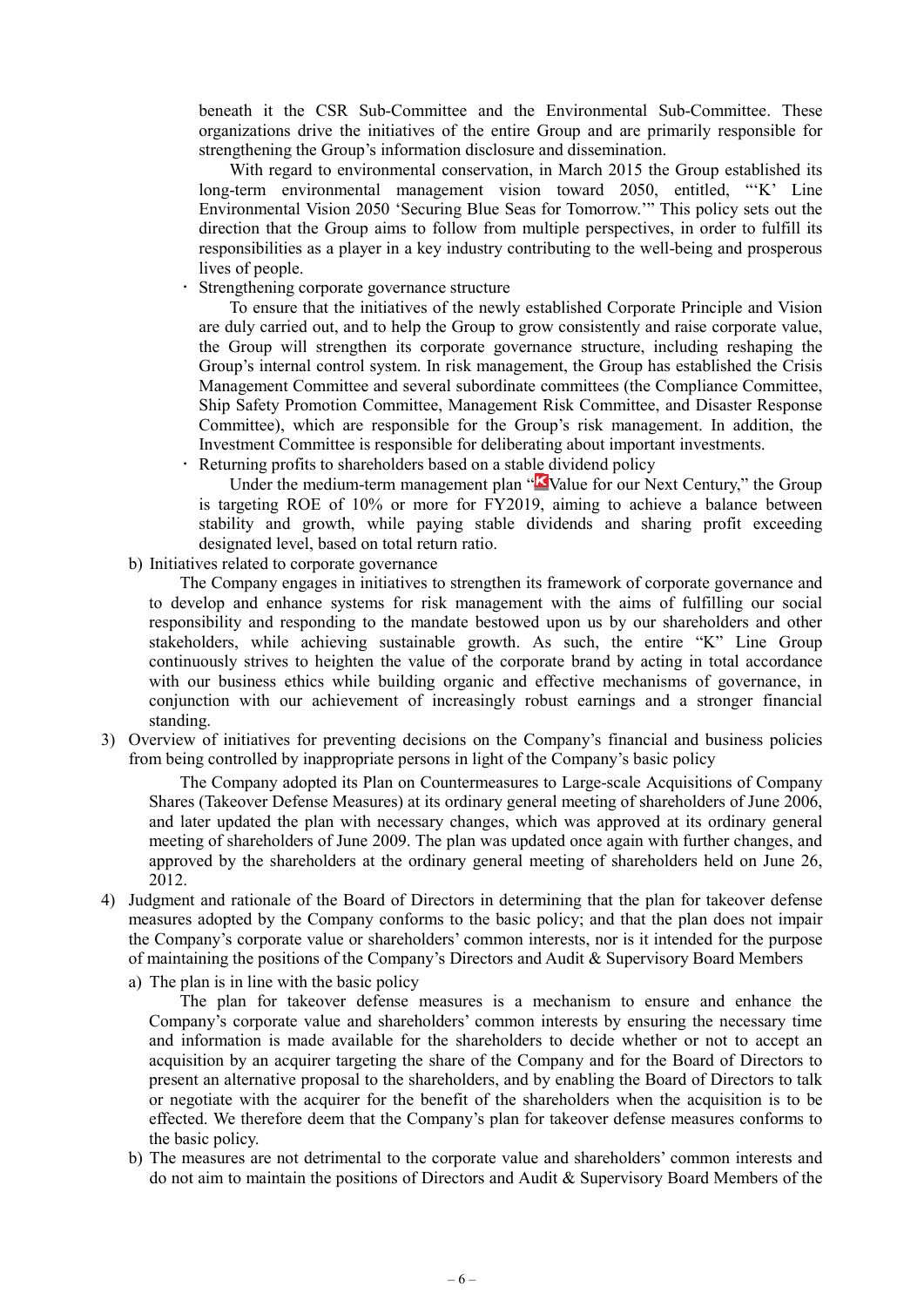#### Company

For the reasons set out below, the Company believes that in light of the basic policy, the plan is not detrimental to the Company's corporate value and shareholders' common interests, and that it has not been implemented for the purpose of maintaining the positions of the Directors and the Audit & Supervisory Board Members of the Company.

(i) Satisfying the requirements of the Guidelines for Takeover Defense Measures

The plan fully satisfies the three principles set out in the Guidelines Regarding Takeover Defense for the Purposes of Ensuring and Enhancing Corporate Value and Shareholders' Common Interests jointly released by the Ministry of Economy, Trade and Industry and the Ministry of Justice. (The three principles, as set out in the Guidelines, are: 1. the principle of protecting and enhancing corporate value and shareholders' common interests; 2. the principle of prior disclosure and shareholders' will; and 3. the principle of ensuring the necessity and reasonableness of defensive measures.) Also, the plan conforms to the opinions offered in the report titled, Takeover Defense Measures in Light of Recent Environmental Changes prepared by the Corporate Value Study Group of the Ministry of Economy, Trade and Industry.

(ii) Placing high value on shareholders' will

Under certain circumstances, the Company's Board of Directors may convene a general meeting of shareholders for the purpose of asking shareholders to decide whether or not to implement takeover defense measures.

The effective period of the Company's plan for takeover defense measures is the approximately three-year period ending on the close of the ordinary general meeting of shareholders held for the business year ending on March 31, 2015. However, the takeover defense measures may be terminated even before their date of termination, if it has been resolved to terminate the measures either at a Company's general meeting of shareholders or at a meeting of the Company's Board of Directors.

(iii) Establishment of reasonable and objective requirements for invoking defensive measures

The plan for takeover defense measures is established so that the measures cannot be implemented without reasonable and objective requirements first being met, thus ensuring a framework that prevents arbitrary invocation by the Company's Board of Directors.

(iv) Establishment of Independent Committee

The Company has established the Independent Committee as an organ of the Company. Its purpose is to eliminate arbitrary decisions of the Company's Board of Directors with respect to the takeover defense measures and to make objective judgments in applying those measures on behalf of our shareholders, thereby ensuring a framework that prevents the Company's Board of Directors from arbitrarily applying or invoking such measures.

(v) No dead-hand takeover defense measures

The Company's plan for takeover defense measures may be abolished at any time by the Company's Board of Directors, even before the effective period of the plan has ended. It is not, therefore, a dead-hand takeover defense measure (a takeover defense measure that cannot be stopped once invoked, even if a majority of the members of the Board of Directors are replaced).

#### (Reference)

The Plan on Countermeasures to Large-scale Acquisitions of Company Shares (Takeover Defense Measures), which was updated and approved by the shareholders at the ordinary general meeting of shareholders of 2012, will have its valid term expire as of the closing of this ordinary general meeting of shareholders scheduled to be held on June 24, 2015. However, the Company resolved at a meeting of the Board of Directors held on May 21, 2015 not to update this plan

\* The above-mentioned (Reference) is not provided as constituent content of the Business Report, but rather provided as reference to the shareholders.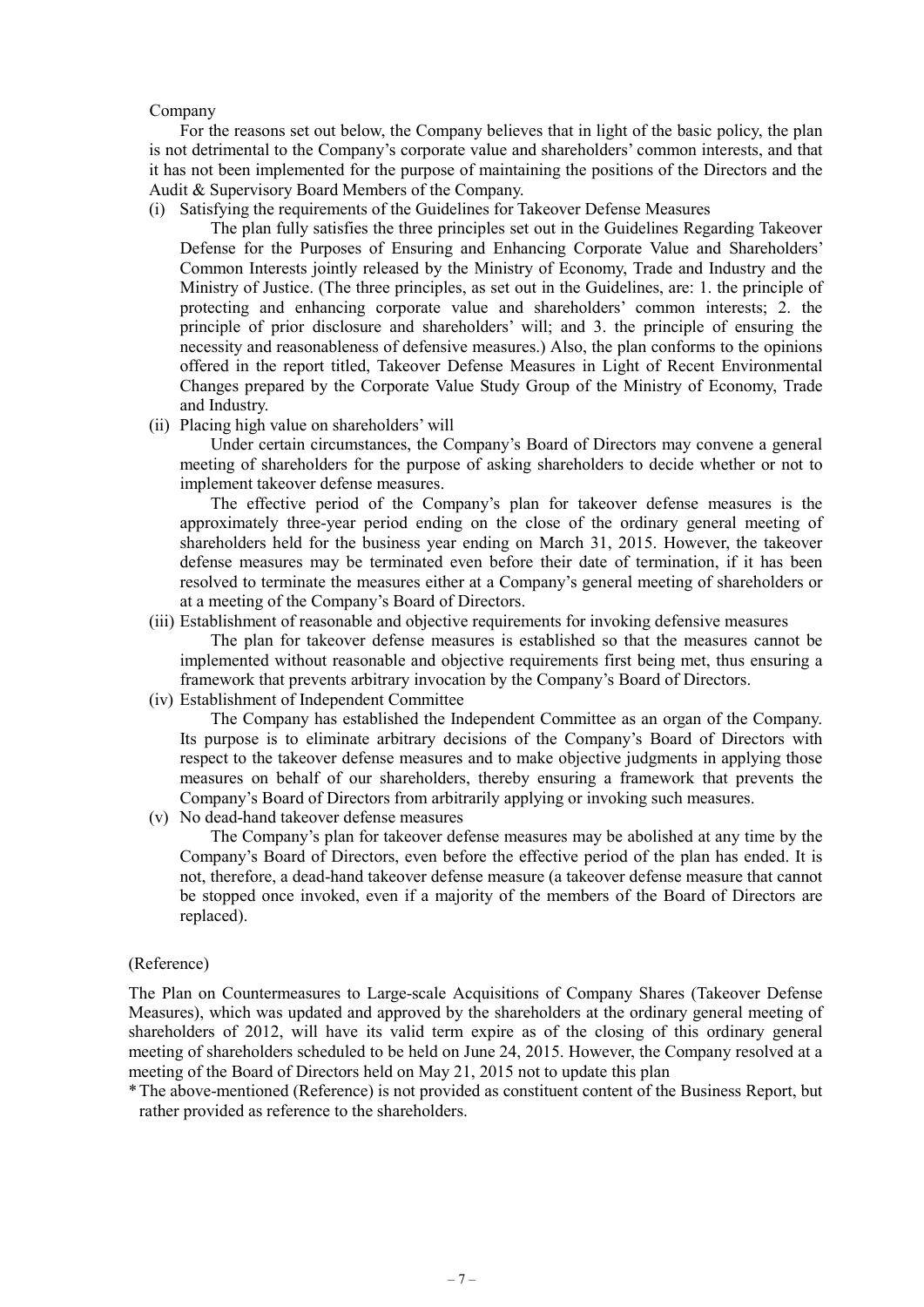## **Notes to Consolidated Financial Statements**

## **Notes on Important Matters Forming the Basis of Preparation of Consolidated Financial Statements**

- 1. Scope of consolidation
- (1) Number of consolidated subsidiaries: 309
	- Names and details of principal consolidated subsidiaries:

The Company's principal consolidated subsidiaries are as provided in "1. Matters Related to Current Conditions of the Corporate Group, (6) Status of Principal Subsidiaries" in the Business Report (page 9).

Eighteen companies including NSC0410 SHIPPING S.A. have been included in the scope of consolidation from the current fiscal year due to the materiality of their businesses. A total of two companies were excluded from the scope of consolidation due to sales of shares and their liquidation.

(2) Names and details of principal non-consolidated subsidiaries:

The Company's principal non-consolidated subsidiary is Chiba Koei Co., Ltd.

Non-consolidated subsidiaries are excluded from the scope of consolidation, as all of the non-consolidated subsidiaries are small-sized companies and any total amount of total assets, net sales, net income or loss (amount corresponding to the Company's equity in such subsidiaries), or retained earnings (amount corresponding to the Company's equity in such subsidiaries) etc., do not have material impact on the consolidated financial statements.

- 2. Application of equity method
- (1) Number of entities accounted for under the equity method: 26

Of the entities accounted for under the equity method, 10 companies are non-consolidated subsidiaries, and the principal company among them is Shibaura Kaiun Co., Ltd.

The number of affiliates is 16, and the principal company among them is Rinko Corporation.

(2) Non-consolidated subsidiaries and affiliates to which the equity method was not applied

Non-consolidated subsidiaries (Chiba Koei Co., Ltd. and others) and affiliates (Bousai Tokushu Eisen Co., Ltd. and others) are excluded from the scope of the equity method, as their net income or loss, retained earnings, etc., do not have material impact on the consolidated financial statements and do not have significance as a whole.

- (3) Items involving application of equity method for which a special description is deemed necessary In the case of entities accounted for under the equity method with account closing dates that are different from the consolidated account closing date, the financial statements for the fiscal year of each of the entities are used.
- 3. Fiscal year of consolidated subsidiaries

The fiscal year of nine of the Company's consolidated subsidiaries ends on December 31. Of these, the financial statements as of that date are used for three of the companies. However, adjustments necessary for consolidation purposes are made if major transactions were executed between their account closing dates and the consolidated account closing date. For the six remaining companies, the accounts are based on financial statements for which a provisional settlement of accounts is performed based on the account closing as of the consolidated account closing date. The account closing dates of other consolidated subsidiaries are the same as the consolidated account closing date.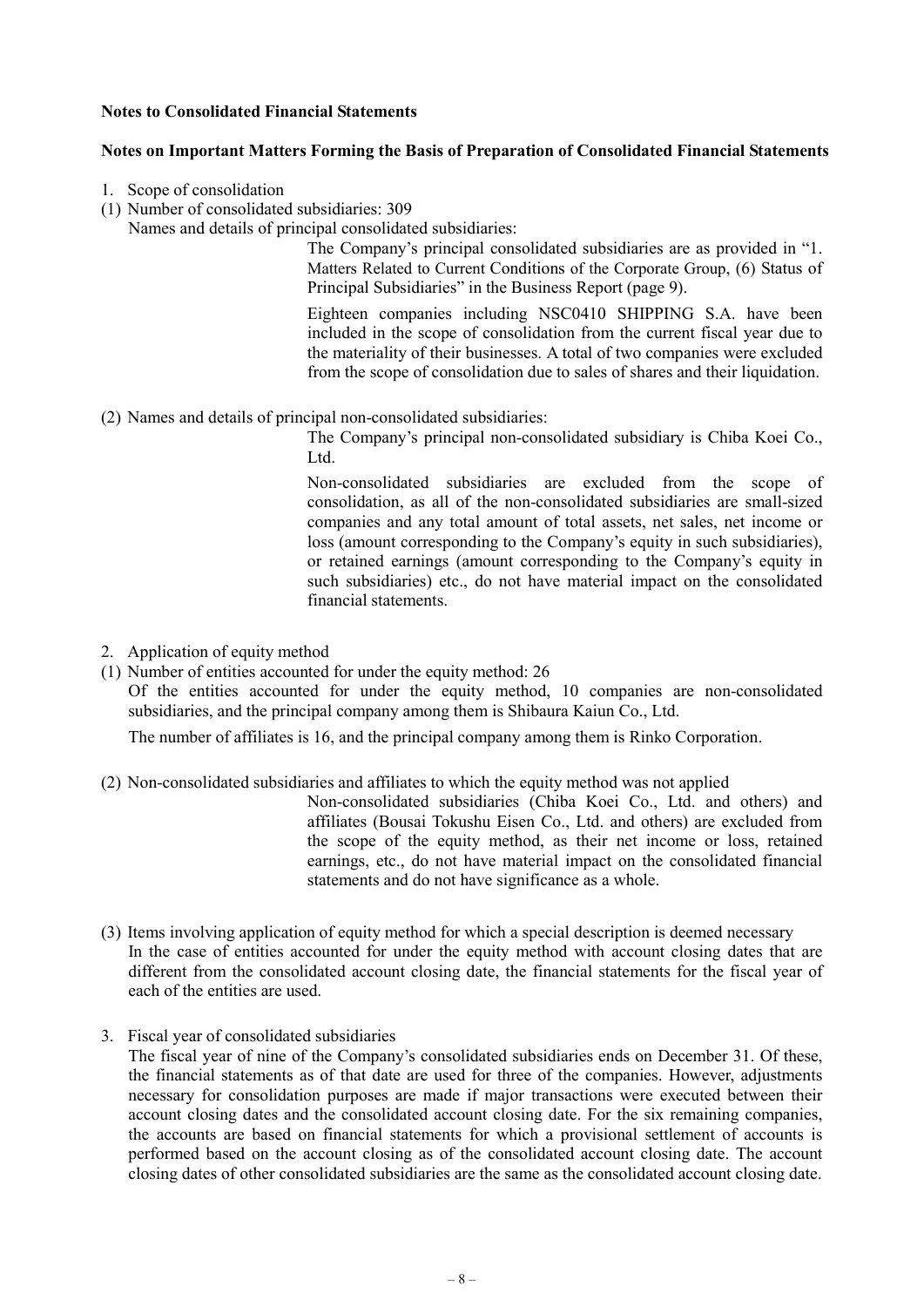#### 4. Accounting standards

(1) Standards and methods of valuation of significant assets

|     | $(1)$ standards and memods of valuation of significant assets                  |                                                                                                                                                                                                                                                                                                                                                                                        |
|-----|--------------------------------------------------------------------------------|----------------------------------------------------------------------------------------------------------------------------------------------------------------------------------------------------------------------------------------------------------------------------------------------------------------------------------------------------------------------------------------|
| (i) | Securities<br>Held-to-maturity debt securities:<br>Other securities            | Stated at cost based on the amortized cost method.                                                                                                                                                                                                                                                                                                                                     |
|     | Marketable securities classified as other securities:                          |                                                                                                                                                                                                                                                                                                                                                                                        |
|     |                                                                                | Fair value method based on the market price, etc. as of<br>the end of the fiscal year (the valuation difference is<br>accounted for as a separate component of net assets and<br>the cost of sales is principally calculated by the<br>moving-average method).                                                                                                                         |
|     | Non-marketable securities classified as other securities:                      |                                                                                                                                                                                                                                                                                                                                                                                        |
|     |                                                                                | Mainly stated at cost based on the moving-average<br>method.                                                                                                                                                                                                                                                                                                                           |
|     | (ii) Inventories                                                               | Mainly stated at cost based on the moving-average<br>method (The method includes write-downs based on<br>decreased profitability).                                                                                                                                                                                                                                                     |
|     | (2) Depreciation methods of significant depreciable assets                     |                                                                                                                                                                                                                                                                                                                                                                                        |
| (i) | Tangible assets (excluding leased assets)                                      |                                                                                                                                                                                                                                                                                                                                                                                        |
|     | Vessels:                                                                       | Straight-line method and the declining-balance method,<br>with the method selected according to each vessel.                                                                                                                                                                                                                                                                           |
|     | Other tangible assets:<br>(ii) Intangible assets (excluding leased assets)     | Mainly the declining-balance method                                                                                                                                                                                                                                                                                                                                                    |
|     |                                                                                | Straight-line method                                                                                                                                                                                                                                                                                                                                                                   |
|     |                                                                                | For software used internally, the straight-line method is                                                                                                                                                                                                                                                                                                                              |
|     |                                                                                | applied based on the period of potential use by the<br>Company and its consolidated subsidiaries (five years).                                                                                                                                                                                                                                                                         |
|     | (iii) Leased assets                                                            |                                                                                                                                                                                                                                                                                                                                                                                        |
|     | Leased assets under finance lease transactions that transfer ownership:        | Same depreciation method as that applied to owned<br>fixed assets.                                                                                                                                                                                                                                                                                                                     |
|     | Leased assets under finance lease transactions that do not transfer ownership: |                                                                                                                                                                                                                                                                                                                                                                                        |
|     |                                                                                | Straight-line method based on the assumption that the<br>useful life equals the lease term and the residual value<br>equals zero.                                                                                                                                                                                                                                                      |
|     |                                                                                | Leased assets under finance lease transactions that do                                                                                                                                                                                                                                                                                                                                 |
|     |                                                                                | not transfer ownership whose inception date is on or<br>before March 31, 2008 are accounted for under the<br>method similar to the one that is applicable to regular<br>rental transactions.                                                                                                                                                                                           |
|     | (3) Recognition for significant reserves                                       |                                                                                                                                                                                                                                                                                                                                                                                        |
|     |                                                                                |                                                                                                                                                                                                                                                                                                                                                                                        |
| (i) | Allowance for doubtful receivables:                                            | In order to prepare for potential credit losses on<br>receivables, an estimated amount is recorded at the<br>amount calculated based on the historical rate of credit<br>loss with respect to ordinary receivables and at the<br>amount determined in consideration of collectibility of<br>individual receivables with respect to doubtful accounts<br>and certain other receivables. |
|     | (ii) Allowance for bonuses:                                                    | In order to prepare for bonuses to be paid to employees,<br>the allowance for bonuses is accounted for at the<br>estimated amount of the bonuses to be paid as allocated<br>to the current fiscal year.                                                                                                                                                                                |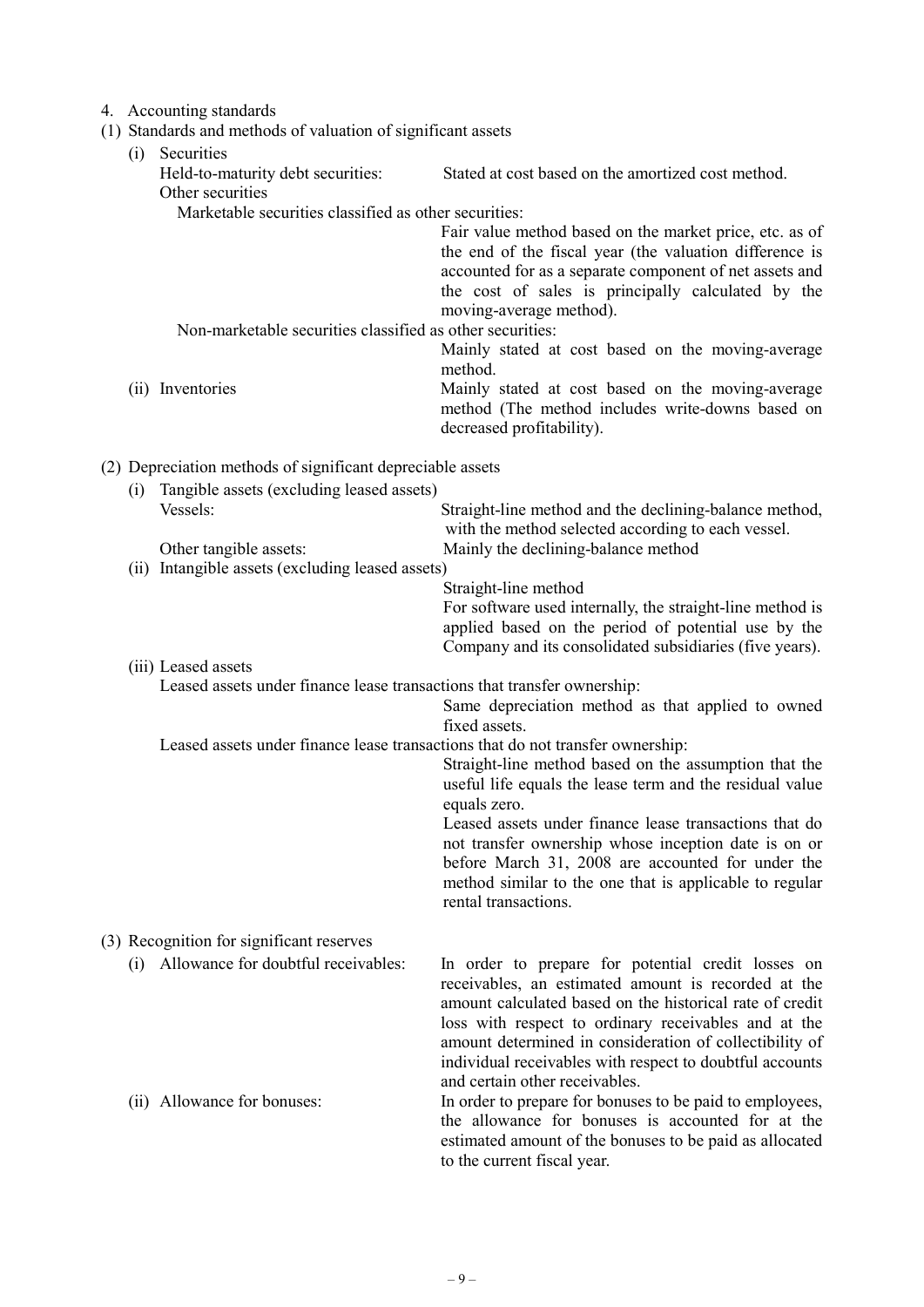- (iii) Allowance for directors' bonuses: In order to prepare for bonuses to be paid to directors, the allowance for directors' bonuses is accounted for at the estimated amount of the bonuses to be paid as allocated to the current fiscal year. (iv) Allowance for directors' and audit  $\&$  supervisory board members' retirement benefits: In order to prepare for retirement benefit payments to Directors and Audit & Supervisory Board Members, the amount required at the end of the fiscal year by the internal rules is recorded at certain consolidated subsidiaries. (v) Accrued expenses for overhaul of vessels: In order to prepare for expenditure on periodic overhaul, accrued expenses for overhaul of vessels are accounted for at the estimated amount of the expenses to be paid as allocated to the current fiscal year. (vi) Allowance for loss related to the Anti-Monopoly Act: In order to prepare for fines and penalties required by overseas authorities relating to the Anti-Monopoly Act, an amount reasonably estimated to the extent possible
- (4) Accounting treatment for retirement benefits
	- (i) Method of attributing estimated retirement benefits to periods The retirement benefit obligations are attributed to periods to the end of the current fiscal year using the benefit formula basis.

is recorded.

(ii) Method of amortizing actuarial differences and past service costs

Actuarial differences are amortized in the years following the year in which the differences are recognized by the straight-line method principally over a period of nine years, which falls within the estimated average remaining years of service of the eligible employees.

Past service cost is amortized by the straight-line method principally over a period of nine years, which falls within the estimated average remaining years of service of the eligible employees at the time when the cost is recognized.

- (5) Recognition of marine transportation revenues and marine transportation expenses The voyage completion method. However, for containerships, revenues and expenses are recorded under the multiple transportation progress method.
- (6) Significant hedge accounting method

Hedging activities are accounted for under the deferral hedge method.

If interest rate swap contracts are used as hedges and meet certain hedging criteria, the net amount to be paid or received under each interest rate swap contract is added to or deducted from the interest on the underlying assets or liabilities for which the swap contract is executed "Special treatment for interest rate swaps."

Forward foreign exchange contracts which meet certain criteria are accounted for by the allocation method which requires that recognized foreign currency receivables or payables be translated at the corresponding contract rates.

#### (7) Recognition of deferred assets

Bond issuance costs are fully recognized as expenses when incurred.

(8) Recognition of interest expenses on vessel construction loans

For vessels for which the construction is over the long term, interest expenses on vessel construction loans incurred during the construction period is included in the acquisition cost.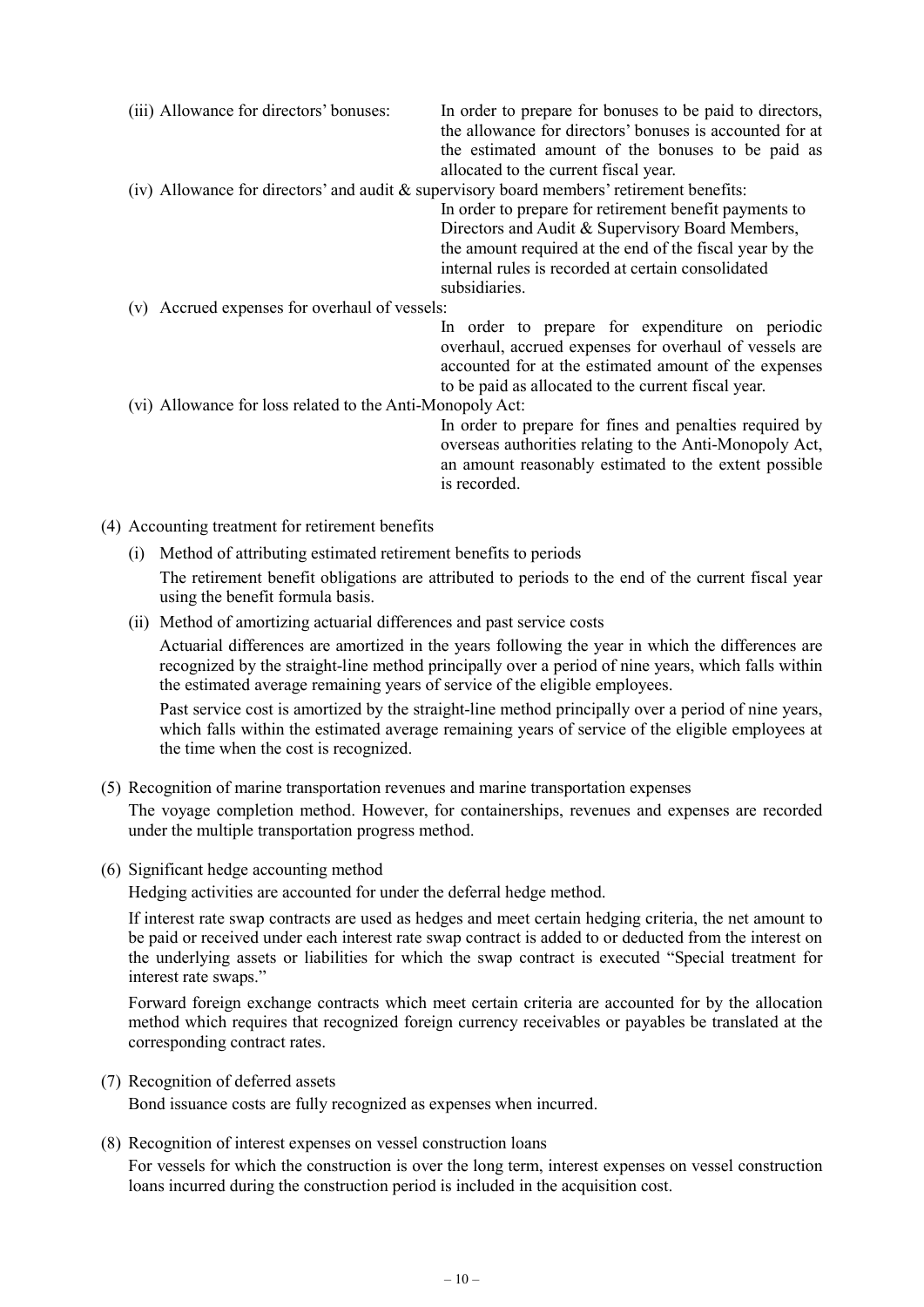- (9) Accounting treatment for consumption taxes Consumption taxes are accounted for under the tax exclusion method.
- (10) Amortization method of goodwill and amortization period Goodwill is amortized over a period of five years under the straight-line method.

## **Notes on Changes in Accounting Policies**

(Application of accounting standard for retirement benefits)

The Company and its domestic consolidated subsidiaries adopted Section 35 of "Accounting Standard for Retirement Benefits" (Accounting Standards Board of Japan ("ASBJ") Statement No. 26 of May 17, 2012) and the main clause of Section 67 of "Guidance on Accounting Standard for Retirement Benefits" (ASBJ Guidance No. 25 of March 26, 2015) effective from April 1, 2014. As a result, the methods for calculating the retirement benefit obligation and service cost have been revised in the following aspects: the method for attributing projected benefits to each period has been changed from the straight-line method to the benefit formula method, and the method for determining the discount rate has been changed to use a single weighted-average discount rate reflecting the expected timing and amount of benefit payments from the method using the period approximate to the expected average remaining service lives of employees.

The application of the "Accounting Standard for Retirement Benefits" and the "Guidance on Accounting Standard for Retirement Benefits" is in line with the transitional measures provided in Paragraph 37 of the "Accounting Standard for Retirement Benefits." The cumulative effect of changing the method for calculating the retirement benefit obligation and service cost was recognized by adjusting retained earnings at April 1, 2014.

As a result, as of the beginning of the current fiscal year, asset for retirement benefits decreased by ¥105 million, liability for retirement benefits increased by ¥381 million, and retained earnings decreased by ¥244 million. The impact of the above changes on net income or loss for the current fiscal year is immaterial.

#### **Additional Information**

(Amendment to balance of deferred tax assets and deferred tax liabilities in line with change in rate of corporation taxes)

The "Act for Partial Revision of the Income Tax Act, etc." (Act No. 9 of 2015) and the "Act for Partial Revision of the Local Tax Act, etc." (Act No. 2 of 2015) were announced on March 31, 2015. As a result, the effective statutory tax rate used to measure the Company and its domestic consolidated subsidiaries' deferred tax assets and liabilities was changed from mainly 31.7% to mainly 29.7% for the temporary differences expected to be realized or settled for the period between April 1, 2015 and March 31, 2016 and to mainly 29.5% for the temporary differences expected to be realized or settled on April 1, 2016 or thereafter, respectively.

As a result of the above changes, the amount of deferred tax assets (after deducting the amount of deferred tax liabilities) decreased by ¥395 million, and the amount of income taxes-deferred increased by ¥1,341 million as of March 31, 2015 and for the year then ended.

In addition, under the system tax carrying forward of tax losses relating to the blue-form tax return, the amount of deductions carried forward will be limited to 65% of taxable income before deductions of carried forward losses for fiscal years beginning on or after April 1, 2015, and limited to 50% of taxable income before deductions of carried forward losses for fiscal years after April 1, 2017. As a result, deferred tax assets decreased, and income taxes-deferred increased by ¥5,073 million for the current fiscal year.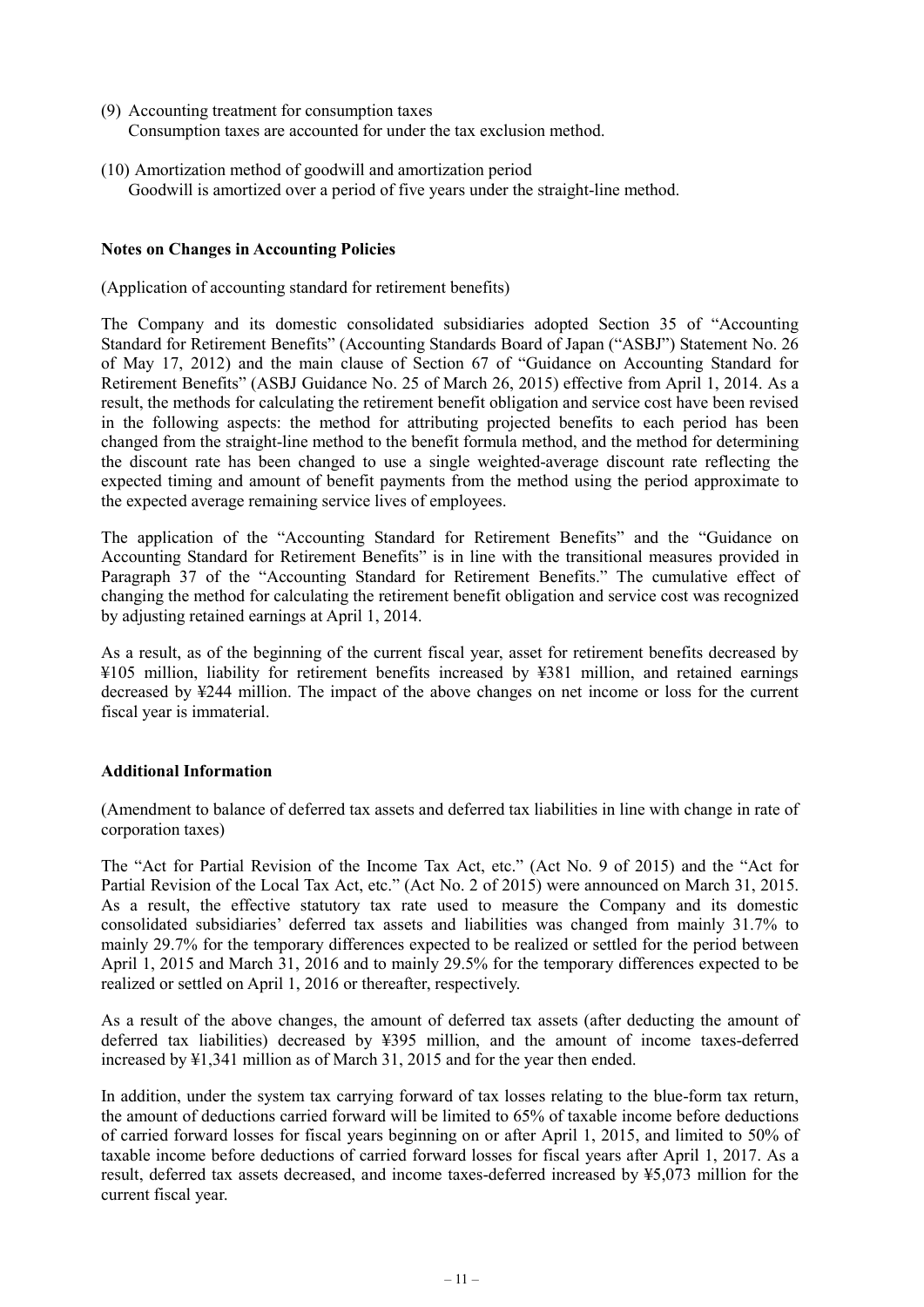(Application of consolidated taxation system)

The Company and certain domestic consolidated subsidiaries adopted the consolidated taxation system, specifying the Company as a parent company for consolidated tax payments effective April 1, 2014.

## **Notes on Changes in Presentation**

(Consolidated balance sheet)

(1) "Allowance for loss related to the Anti-Monopoly Act," which was included in "Other current liabilities" in the previous fiscal year (¥67 million as of March 31, 2014), is presented separately from the current fiscal year due to an increase in materiality.

(Consolidated statement of income)

- (1) "Gain on sales of shares of subsidiaries," which was included in "Gain on sales of investments in securities" in the previous fiscal year (¥12 million for the fiscal year ended March 31, 2014), is presented separately from the current fiscal year due to an increase in materiality.
- (2) "Allowance for loss related to the Anti-Monopoly Act," which was included in "Other extraordinary losses" in the previous fiscal year (¥67 million for the fiscal year ended March 31, 2014), is presented separately from the current fiscal year due to an increase in materiality.
- (3) "Loss on devaluation of investments in securities," which was recorded separately in the previous fiscal year (¥1,607 million for the fiscal year ended March 31, 2014), is included in "Other extraordinary losses" from the current fiscal year due to the absence of materiality.
- (4) "Loss on sales of investments in securities," which was recorded separately in the previous fiscal year (¥1,557 million for the fiscal year ended March 31, 2014), is included in "Other extraordinary losses" from the current fiscal year due to the absence of materiality.

#### **Notes to Consolidated Balance Sheet**

1. Assets pledged as collateral and secured liabilities

| Assets pledged as collateral | (Millions of yen) |
|------------------------------|-------------------|
| Asset category               |                   |
| Vessels                      | 389,960           |
| Buildings and structures     | 3,811             |
| Land                         | 1,962             |
| Investments in securities    | 10,076            |
| Other                        | 56                |
| Total                        | 405,867           |

The amount of ¥10,076 million for investments in securities in the table above was pledged as collateral to procure funds for vessel equipment at affiliates and others. As a result, there were no corresponding secured liabilities as of March 31, 2015.

In addition, ¥4,116 million out of the amount of ¥389,960 million for vessels in the table above was pledged as collateral for entrusted guarantees.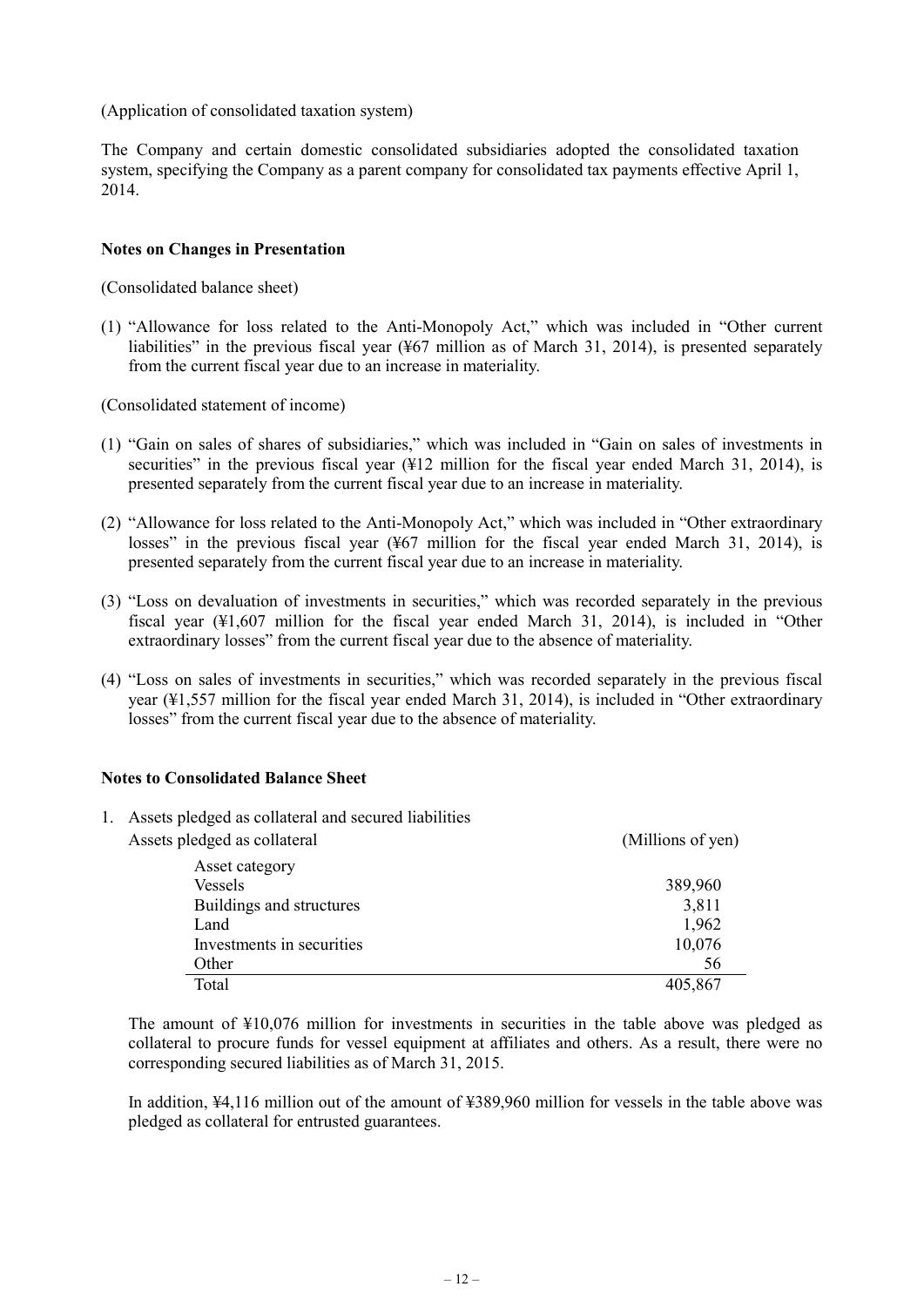|    | Secured liabilities                                                                              | (Millions of yen)            |
|----|--------------------------------------------------------------------------------------------------|------------------------------|
|    | Liability category<br>Short-term loans payable and current portion of long-term<br>loan payables | 46,380                       |
|    | Long-term loans payable, less current portion                                                    | 248,388                      |
|    | Total                                                                                            | 294,769                      |
|    | 2. Accumulated depreciation of assets<br>Accumulated depreciation of tangible assets             | (Millions of yen)<br>396,328 |
| 3. | Guarantee obligations<br>(Millions of yen)                                                       |                              |
|    | Guarantees                                                                                       | 16,679                       |
|    | Commitments for future guarantee                                                                 | 489                          |
|    | Additional funding obligation, etc.                                                              | 1,701                        |
|    |                                                                                                  |                              |

#### 4. Land revaluation

Pursuant to the "Act on Revaluation of Land" (Act No. 34 of 1998) and the "Act on Partial Amendment to the Act on Revaluation of Land" (Act No. 19 of 2001), the Company and certain consolidated subsidiaries performed revaluation of land for business use. The effect of this revaluation has been recorded as revaluation reserve for land in net assets, excluding the deferred tax liabilities or deferred tax assets associated with the revaluation.

Pursuant to the "Act on Revaluation of Land" (Act No. 34 of 1998) and the "Act on Partial Amendment to the Act on Revaluation of Land" (Act No. 19 of 2001), certain companies under the equity method performed revaluation of land for business use and recorded as revaluation reserve for land in net assets.

Revaluation method prescribed in Article 3, Paragraph 3 of the "Act on Revaluation of Land" The revaluation of land for business use was calculated by making rational adjustments to the prices posted in accordance with the provision of Article 6 of the Public Notice of Land Prices Act for standard sites set forth in Article 6 of the same act in the neighborhood of the relevant land pursuant to Article 2, Paragraph 1 of the Order for Enforcement of the Act on Revaluation of Land (Cabinet Order No. 119 of 1998). However, for some land, the revaluation was calculated by making rational adjustments to standard prices assessed in accordance with the provision of Article 9, Paragraph 1 of the Order for Enforcement of the National Land Use Planning Act for standard sites set forth in Article 7, Paragraph 1, Item 1 (a) of the same order in the neighborhood of the relevant land for business use pursuant to Article 2, Paragraph 2 of the Order for Enforcement of the Act on Revaluation of Land, by making rational adjustments to land prices registered in the land tax ledger set forth in Article 341, Item 10 of the Local Tax Act or in the supplementary land tax ledger set forth in Article 341, Item 11 of the same act for the relevant land for business use pursuant to Article 2, Paragraph 3 of the Order for Enforcement of the Act on Revaluation of Land, or by making rational adjustments to the value calculated by the method established and published by the Director-General of the National Tax Agency for computing land value that serves as a basis for the calculation of taxable amount of land value tax set forth in Article 16 of the Land-Holding Tax Act for the relevant land for business use pursuant to Article 2, Item 4 of the Order for Enforcement of the Act on Revaluation of Land.

#### Revaluation date March 31, 2002

The difference between the fair value and revalued book value of the revalued land at March 31, 2015 (amount corresponding to the Company's equity)

(2,746) million yen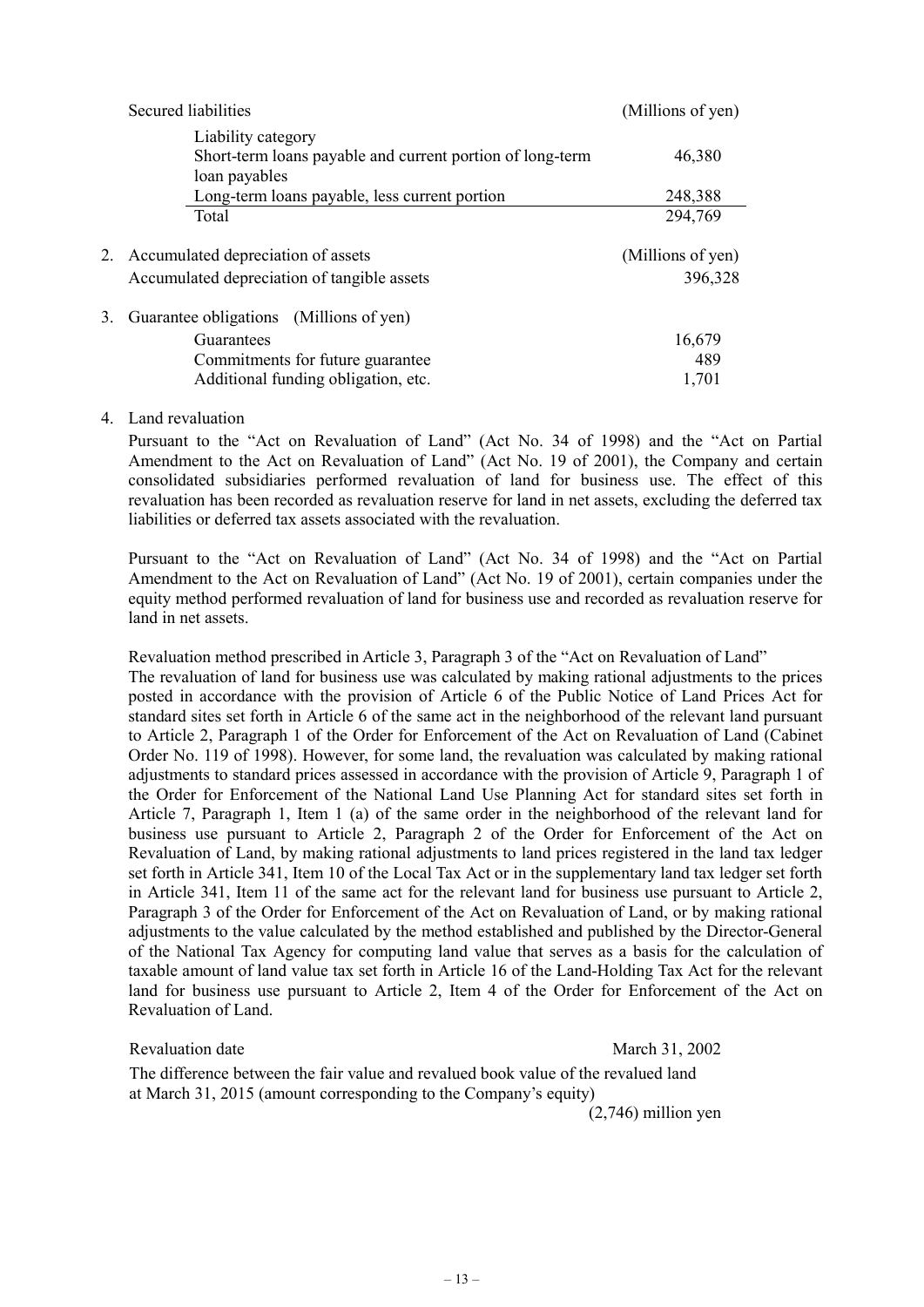# **Notes to Consolidated Statement of Changes in Net Assets**

1. Class and number of shares issued as of March 31, 2015 Common stock 939,382,298 shares

- 2. Matters related to dividends
- (1) Amount of dividends distributed

| Resolution                                                                 | Class of<br>shares | Total dividend amount<br>(millions of yen) | Dividend<br>per share<br>(yen) | Record date           | Effective date       |
|----------------------------------------------------------------------------|--------------------|--------------------------------------------|--------------------------------|-----------------------|----------------------|
| Ordinary<br>General Meeting<br>of Shareholders<br>held on June 25,<br>2014 | Common<br>stock    | 4,220                                      | 4.5                            | March 31, 2014        | June 26, 2014        |
| Board of<br><b>Directors</b><br>Meeting held on<br>October 31,<br>2014     | Common<br>stock    | 2,344                                      | 2.5                            | September 30,<br>2014 | November 28.<br>2014 |
| Total                                                                      |                    | 6,565                                      |                                |                       |                      |

(2) Dividends with the record date falling in the current fiscal year and with the effective date falling in the following fiscal year

Resolutions are planned as follows.

| Resolution                                                                 | Class of<br>shares | Total<br>dividend<br>amount<br>millions)<br>of yen) | Source of<br>dividend | Dividend<br>per share<br>(yen) | Record date    | Effective date |
|----------------------------------------------------------------------------|--------------------|-----------------------------------------------------|-----------------------|--------------------------------|----------------|----------------|
| Ordinary<br>General Meeting<br>of Shareholders<br>held on June 24,<br>2015 | Common<br>stock    | 5,624                                               | Retained<br>earnings  | 6.0                            | March 31, 2015 | June 25, 2015  |

3. Class and number of shares to be delivered upon exercise of subscription rights to shares outstanding at March 31, 2015 (excluding those for which the exercise period has not arrived). Common stock 160,084,665 shares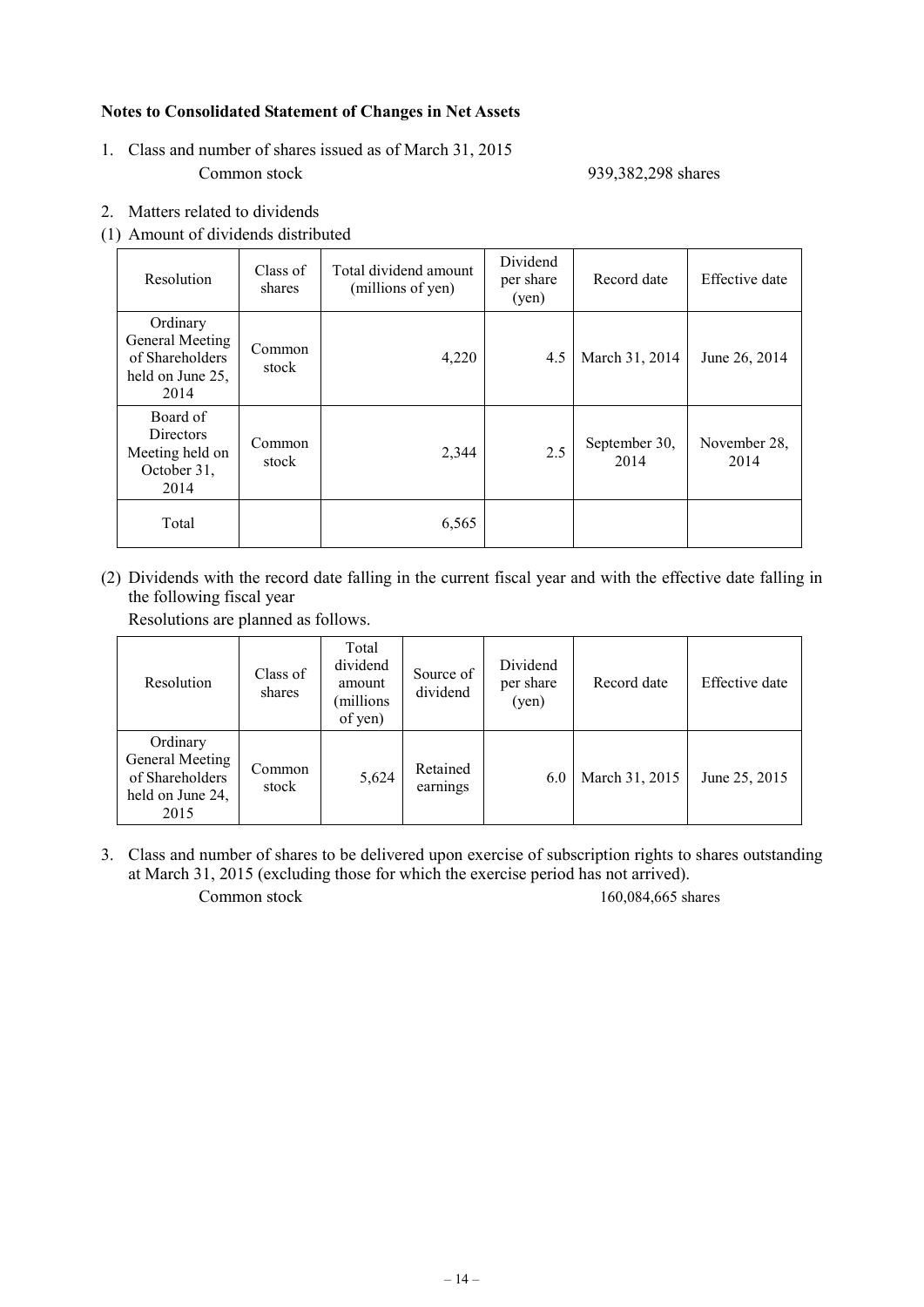#### **Notes on Financial Instruments**

1. Conditions of financial instruments

The "K" Line Group obtains necessary funding, mainly through bank loans and the issuance of bonds, in accordance with its capital expenditure plans. Temporary surplus funds are invested in highly liquid financial assets, and short-term operating funds are financed through bank loans and the issuance of commercial papers. The Group utilizes derivatives only for hedging the below-mentioned risks, and does not utilize them for speculation.

Of the capital expenditure funds for acquisitions of tangible assets such as vessels, those denominated in foreign currencies are exposed to foreign exchange fluctuation risks. These are hedged by forward foreign exchange contracts. Loans are primarily used to raise funds for capital expenditure. Some of these are exposed to fluctuation risk of interest to be paid, but these risks are hedged by such means as interest rate swap contracts. In addition, foreign exchange fluctuation risks on future foreign currency-denominated debts are hedged by currency swap contracts.

Derivative transactions are entered into after obtaining approval from the persons authorized to decide such matters in accordance with the regulations on decision making and the detailed rules on handling derivative operations, which stipulate details such as the authority to enter into transactions and transaction limits. Transaction results are reported periodically at the Executive Officers' Meeting.

2. Matters related to fair values, etc. of financial instruments

The following table presents the Company's financial instruments on the consolidated balance sheets, their fair values and the differences as of March 31, 2015.  $(M)$ lions of you

|                                                            |                      |                               | дишнонѕ от уенд |
|------------------------------------------------------------|----------------------|-------------------------------|-----------------|
|                                                            | Carrying value $(*)$ | Estimated<br>fair value $(*)$ | Difference      |
| Cash and deposits                                          | 242,432              | 242,432                       |                 |
| Accounts and notes receivable-trade<br>(2)                 | 94,132               | 94,132                        |                 |
| Marketable securities and investments in securities<br>(3) |                      |                               |                 |
| (i) Held-to-maturity debt securities                       | 4                    |                               |                 |
| (ii) Other securities                                      | 48,895               | 48,895                        |                 |
| (iii) Shares of subsidiaries and affiliates                | 3,856                | 1.198                         | (2,658)         |
| Accounts and notes payable-trade<br>(4)                    | 101,324              | [101, 324]                    |                 |
| Short-term loans payable and current portion of<br>(5)     |                      |                               |                 |
| long-term loans payable                                    | [81, 475]            | [81,943]                      | (468)           |
| <b>Bonds</b><br>(6)                                        | [52,943]             | [61, 552]                     | (8,609)         |
| Long-term loans payable, less current portion              | [357,502]            | [359,705]                     | (2,202)         |
| Derivative transactions<br>(8)                             | [5, 163]             | [5, 418]                      | (255)           |

(\*) Liabilities and net liabilities ("(8) Derivative transactions") are shown in square brackets [ ].

Note 1: (1) Cash and deposits, (2) Accounts and notes receivable-trade, (4) Accounts and notes payable-trade, and (5) Short-term loans payable and current portion of long-term loans payable

> The relevant book values are used because the carrying amounts approximate fair value due to the short maturities of these instruments. However, fair values of amounts of the current portion of long-term loans payable, which are included in the total amount in "(5) Short-term loans payable and current portion of long-term loans payable," are calculated using the method shown in "(7) Long-term loans payable, less current portion" below.

(3) Marketable securities and investments in securities

The fair value of debt securities equals reference statistical prices provided by the Japan Securities Dealers Association or has been provided by financial institutions with which the Company has business relationships. The fair value of equity securities equals quoted market price.

(6) Bonds

The fair value of bonds is primarily measured based on the market price.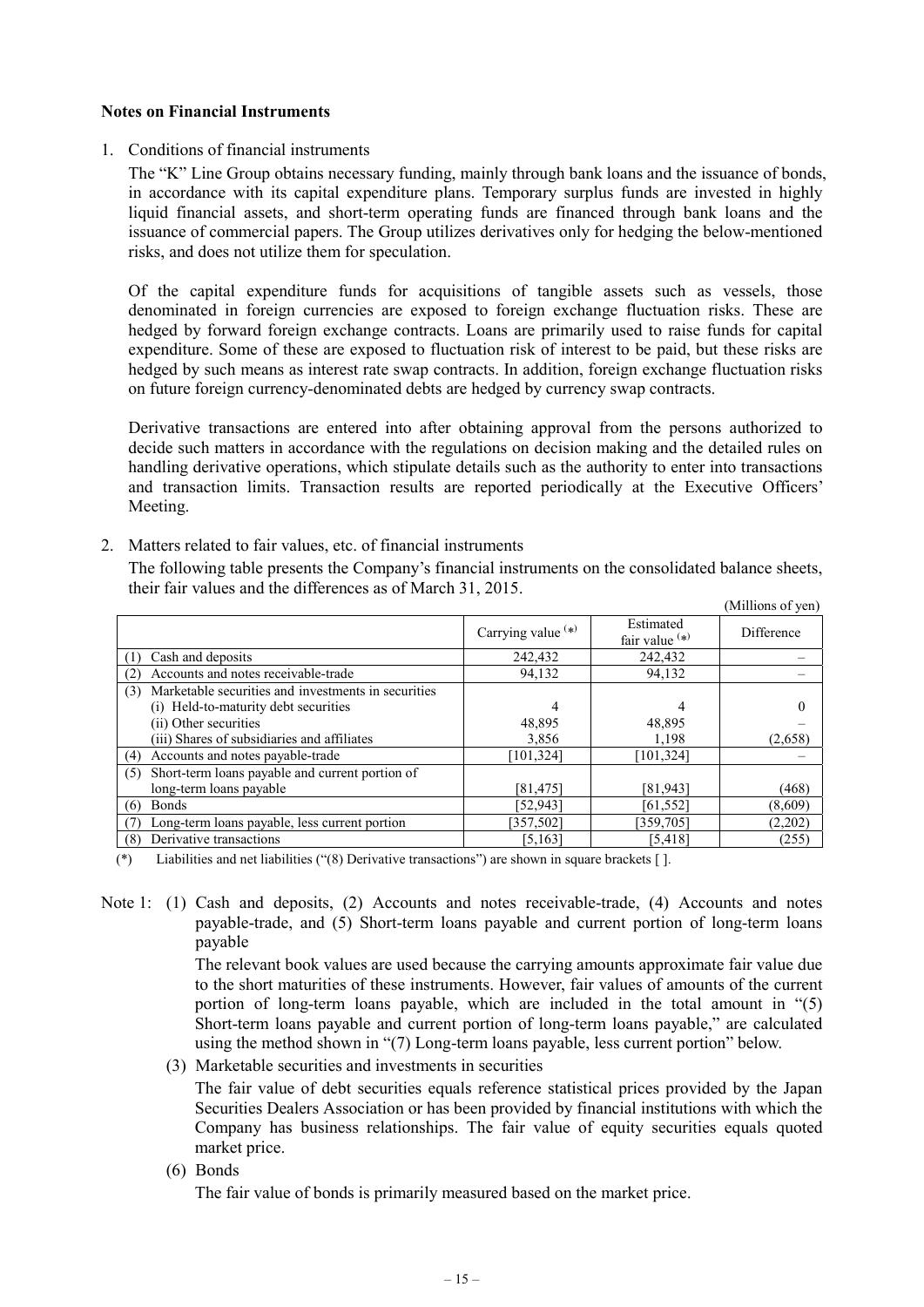(7) Long-term loans payable, less current portion

The fair value of long-term loans payable, less current portion is primarily calculated at the present value after applying a discount rate to the total of the principal and interest. The discount rate is based on the assumed interest rate for similar new borrowings.

- (8) Derivative transactions Assets and liabilities from derivative transactions are shown in net amounts. The fair value of derivative transactions is based on the price provided by counter party financial institutions.
- Note 2: Regarding non-listed stocks (the consolidated balance sheet amount: ¥41,235 million), as quoted prices are not available and also the future cash flows cannot be estimated reliably, the fair value of the items is deemed to be extremely difficult to measure and are not included in "(3) Marketable securities and investments in securities."

#### **Notes on Per Share Information**

| Net assets per share | 471.10 yen |
|----------------------|------------|
| Net income per share | 28.60 yen  |

The basis of calculation for net assets per share and net income per share is as follows:

| Amount of net assets on consolidated balance<br>sheets                                                        | 467,440 million yen     |
|---------------------------------------------------------------------------------------------------------------|-------------------------|
| Net assets attributable to common stock                                                                       | 441,531 million yen     |
| Number of shares of common stock issued and<br>outstanding at the year end                                    | 939,382 thousand shares |
| Number of shares of common stock held as<br>treasury stock at the year end                                    | 2,138 thousand shares   |
| Net income in consolidated statements of income<br>Amount not attributable to shareholders of<br>common stock | 26,818 million yen      |
| Net income attributable to common stock                                                                       | 26,818 million yen      |
| Average number of outstanding shares of common<br>stock                                                       | 937,643 thousand shares |

#### **Significant Subsequent Events**

No items to be reported.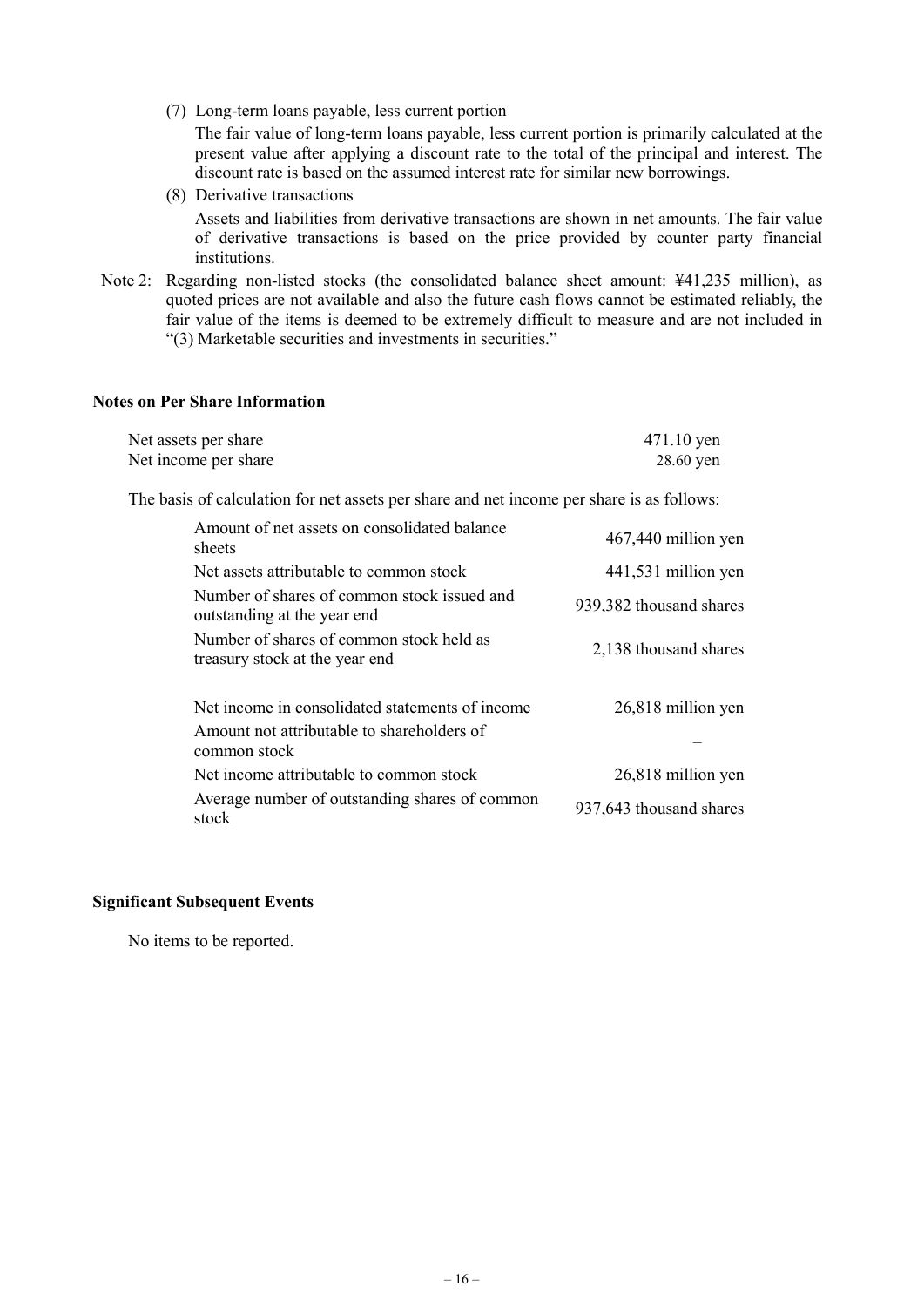# **Notes to Non-consolidated Financial Statements**

# **Notes on Important Accounting Policies**

1. Standards and methods of valuation of assets

| (1) Securities                                                                                                    |                                                                                                                                                                                                                                                                                                                                                                                             |
|-------------------------------------------------------------------------------------------------------------------|---------------------------------------------------------------------------------------------------------------------------------------------------------------------------------------------------------------------------------------------------------------------------------------------------------------------------------------------------------------------------------------------|
| Stocks of subsidiaries and affiliates:<br>(i)<br>(ii) Held-to-maturity debt securities:<br>(iii) Other securities | Stated at cost based on the moving-average method.<br>Stated at cost based on the amortized cost method.                                                                                                                                                                                                                                                                                    |
| Marketable securities classified as other securities:                                                             | Fair value method based on the market price, etc. as of<br>the end of the fiscal year (the valuation difference is<br>accounted for as a separate component of net assets and<br>the cost of sales is calculated by the moving-average<br>method).                                                                                                                                          |
| Non-marketable securities classified as other securities:                                                         |                                                                                                                                                                                                                                                                                                                                                                                             |
| (2) Inventories                                                                                                   | Stated at cost based on the moving-average method.<br>Stated at cost based on the moving-average method<br>(The method involves write-downs based on the<br>decreased profitability).                                                                                                                                                                                                       |
| 2. Depreciation methods of fixed assets                                                                           |                                                                                                                                                                                                                                                                                                                                                                                             |
| (1) Tangible assets (excluding leased assets)                                                                     |                                                                                                                                                                                                                                                                                                                                                                                             |
| (i) Vessels:<br>(ii) Other tangible assets:                                                                       | Straight-line method<br>Declining-balance method<br>However, the straight-line method is applied to<br>buildings (excluding accompanying facilities) acquired                                                                                                                                                                                                                               |
| (2) Intangible assets (excluding leased assets):                                                                  | on or after April 1, 1998.                                                                                                                                                                                                                                                                                                                                                                  |
|                                                                                                                   | Straight-line method<br>For software used internally, the straight-line method is<br>applied based on the period of potential use by the<br>Company (five years).                                                                                                                                                                                                                           |
| (3) Leased assets                                                                                                 |                                                                                                                                                                                                                                                                                                                                                                                             |
| Leased assets under finance lease transactions that transfer ownership:                                           | Same depreciation method as that applied to owned<br>fixed assets.                                                                                                                                                                                                                                                                                                                          |
| Leased assets under finance lease transactions that do not transfer ownership:                                    | Straight-line method based on the assumption that the<br>useful life equals the lease term and the residual value<br>equals zero.<br>Leased assets under finance lease transactions that do<br>not transfer ownership whose inception date is on or<br>before March 31, 2008 are accounted for under the<br>method similar to the one that is applicable to regular<br>rental transactions. |
| 3. Recognition of reserves                                                                                        |                                                                                                                                                                                                                                                                                                                                                                                             |
| (1) Allowance for doubtful receivables:                                                                           | In order to prepare for potential credit losses on<br>receivables, an estimated amount is recorded at the                                                                                                                                                                                                                                                                                   |

amount calculated based on the historical rate of credit loss with respect to ordinary receivables and at the amount determined in consideration of collectibility of individual receivables with respect to doubtful accounts and certain other receivables.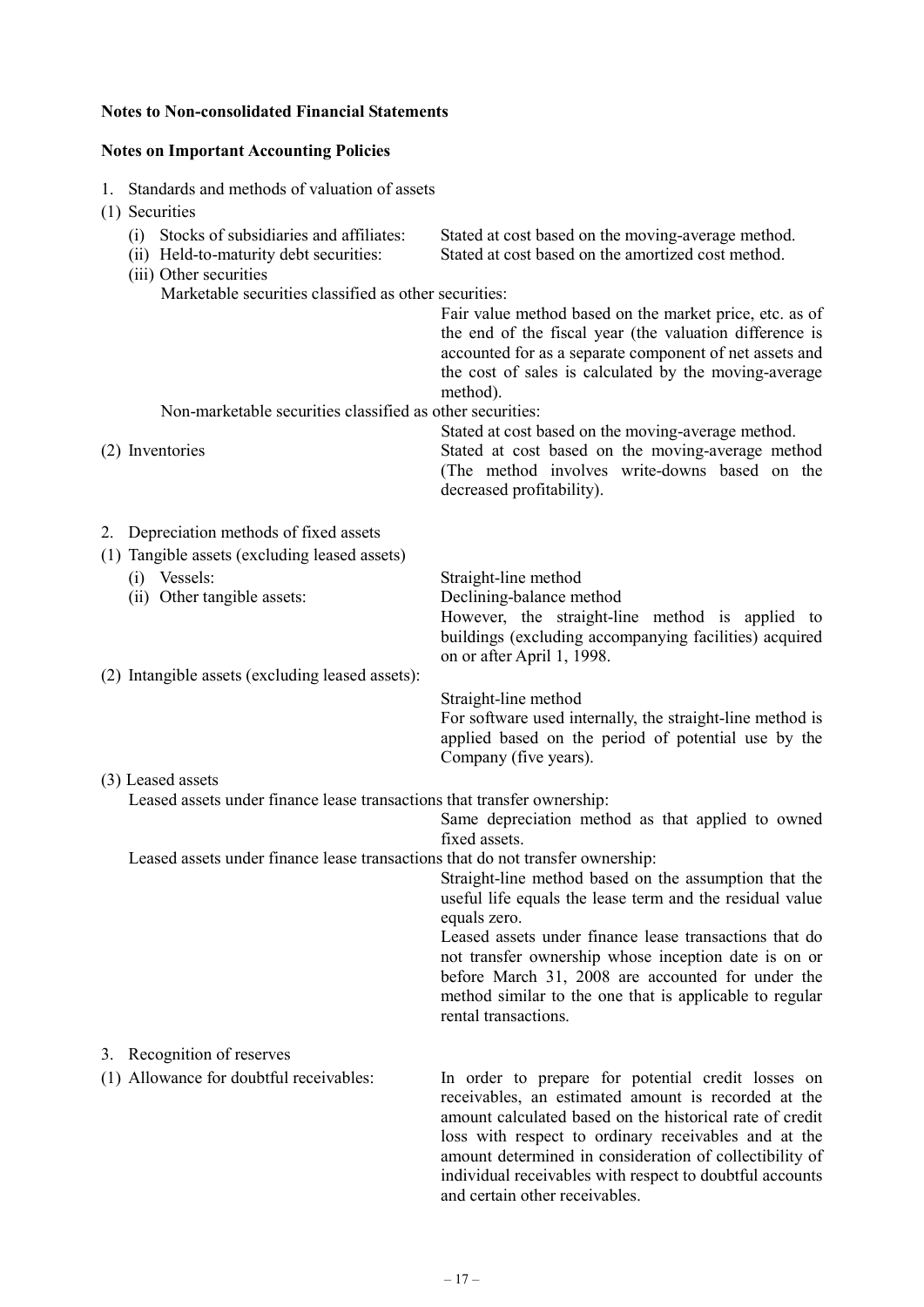| (2) Allowance for bonuses:                        | In order to prepare for bonuses to be paid to employees,<br>the allowance for bonuses are accounted for at the<br>estimated amount of the bonuses to be paid as allocated<br>to the current fiscal year. |
|---------------------------------------------------|----------------------------------------------------------------------------------------------------------------------------------------------------------------------------------------------------------|
| (3) Allowance for employees' retirement benefits: |                                                                                                                                                                                                          |

In order to prepare for the provision of retirement benefit payments for employees, the deemed obligation at the end of the fiscal year is recorded based on estimated amounts of retirement benefit obligations and plan assets at the end of the current fiscal year.

Actuarial differences are amortized in the years following the year in which the differences are recognized by the straight-line method over a period of nine years, which falls within the estimated average remaining years of service of the eligible employees.

Past service cost is amortized by the straight-line method over a period of nine years, which falls within the estimated average remaining years of service of the eligible employees.

(4) Accrued expenses for overhaul of vessels: In order to prepare for expenditure on periodic overhaul, accrued expenses for overhaul of vessels are

accounted for at the estimated amount of the expenses to be paid as allocated to the current fiscal year.

(5) Allowance for loss related to the Anti-Monopoly Act:

In order to prepare for fines and penalties required by overseas authorities relating to the Anti-Monopoly Act, an amount reasonably estimated to the extent possible is recorded.

4. Recognition of marine transportation revenues and marine transportation expenses The voyage completion method. However, for containerships, revenues and expenses are recorded using the multiple transportation progress method.

5. Hedge accounting method

Hedging activities are accounted for under the deferral hedge method.

If interest rate swap contracts are used as hedges and meet certain hedging criteria, the net amount to be paid or received under each interest rate swap contract is added to or deducted from the interest on the underlying assets or liabilities for which the swap contract is executed "Special treatment for interest rate swaps."

Forward foreign exchange contracts which meet certain criteria are accounted for by the allocation method which requires that recognized foreign currency receivables or payables be translated at the corresponding contract rates.

- 6. Recognition of deferred assets Bond issuance costs are charged to income as incurred.
- 7. Recognition of interest expenses on vessel construction loans For vessels for which the construction is over the long term, interest expenses on vessel construction loans incurred during the construction period is included in the acquisition cost.
- 8. Accounting treatment for retirement benefits

The accounting treatment method for unrecognized actuarial differences and the unrecognized past service costs related to retirement benefits is different from the treatment for these items in the consolidated financial statements.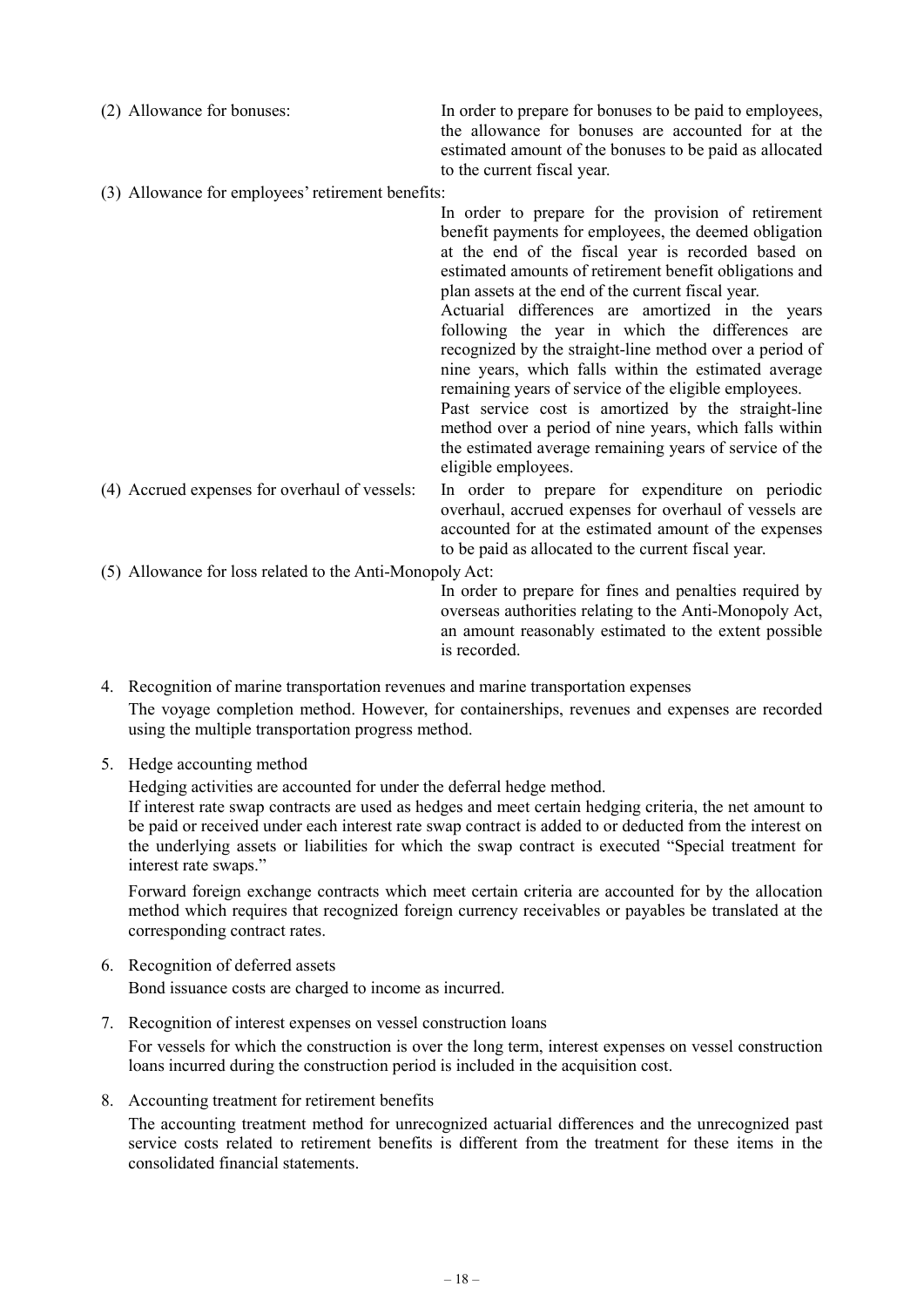9. Accounting treatment for consumption taxes Consumption taxes are accounted for under the tax exclusion method.

# **Notes on Changes in Accounting Policies**

(Application of accounting standard for retirement benefits)

The Company adopted "Accounting Standard for Retirement Benefits" (Accounting Standards Board of Japan ("ASBJ") Statement No. 26 of May 17, 2012) and "Guidance on Accounting Standard for Retirement Benefits" (ASBJ Guidance No. 25 of March 26, 2015) effective from April 1, 2014. As a result, the methods for calculating the retirement benefit obligation and service cost have been revised in the following aspects: the method for attributing projected benefits to each period has been changed from the straight-line method to the benefit formula method, and the method for determining the discount rate has been changed to use a single weighted-average discount rate reflecting the expected timing and amount of benefit payments from the method using the period approximate to the expected average remaining service lives of employees.

The Application of the "Accounting Standard for Retirement Benefits" and the "Guidance on Accounting Standard for Retirement Benefits" is in line with the transitional measures provided in Paragraph 37 of the "Accounting Standard for Retirement Benefits." The cumulative effect of changing the method for calculating the retirement benefit obligation and service cost was recognized by adjusting retained earnings at April 1, 2014.

As a result, as of the beginning of the current fiscal year, prepaid pension cost decreased by ¥86 million, retained earnings decreased by ¥59 million. The impact of the above changes on net income or loss for the current fiscal year is immaterial.

#### **Additional Information**

(Amendment to balance of deferred tax assets and deferred tax liabilities in line with change in rate of corporation taxes)

The "Act for Partial Revision of the Income Tax Act, etc." (Act No. 9 of 2015) and the "Act for Partial Revision of the Local Tax Act, etc." (Act No. 2 of 2015) were announced on March 31, 2015. As a result, the effective statutory tax rate used to measure the Company's deferred tax assets and liabilities was changed from mainly 31.7% to mainly 29.7% for the temporary differences expected to be realized or settled for the period between April 1, 2015 and March 31, 2016 and to mainly 29.5% for the temporary differences expected to be realized or settled on April 1, 2016 or thereafter, respectively.

As a result of the above changes, the amount of deferred tax assets (after deducting the amount of deferred tax liabilities) decreased by ¥289 million, and the amount of income taxes-deferred increased by ¥1,164 million as of March 31, 2015 and for the year then ended.

In addition, under the system carrying forward tax losses relating to the blue-form tax return, the amount of deductions carried forward will be limited to 65% of income before deductions of carried forward losses for fiscal years beginning on or after April 1, 2015, and limited to 50% of taxable income before deductions of carried forward losses for fiscal years beginning on or after April 1, 2017. As a result, the amount of deferred tax assets decreased and the amount of income taxes-deferred increased by ¥5,073 million for the current fiscal year.

## (Application of consolidated taxation system)

The Company adopts the consolidated taxation system, specifying the Company as a parent company for consolidated tax payments from the current fiscal year.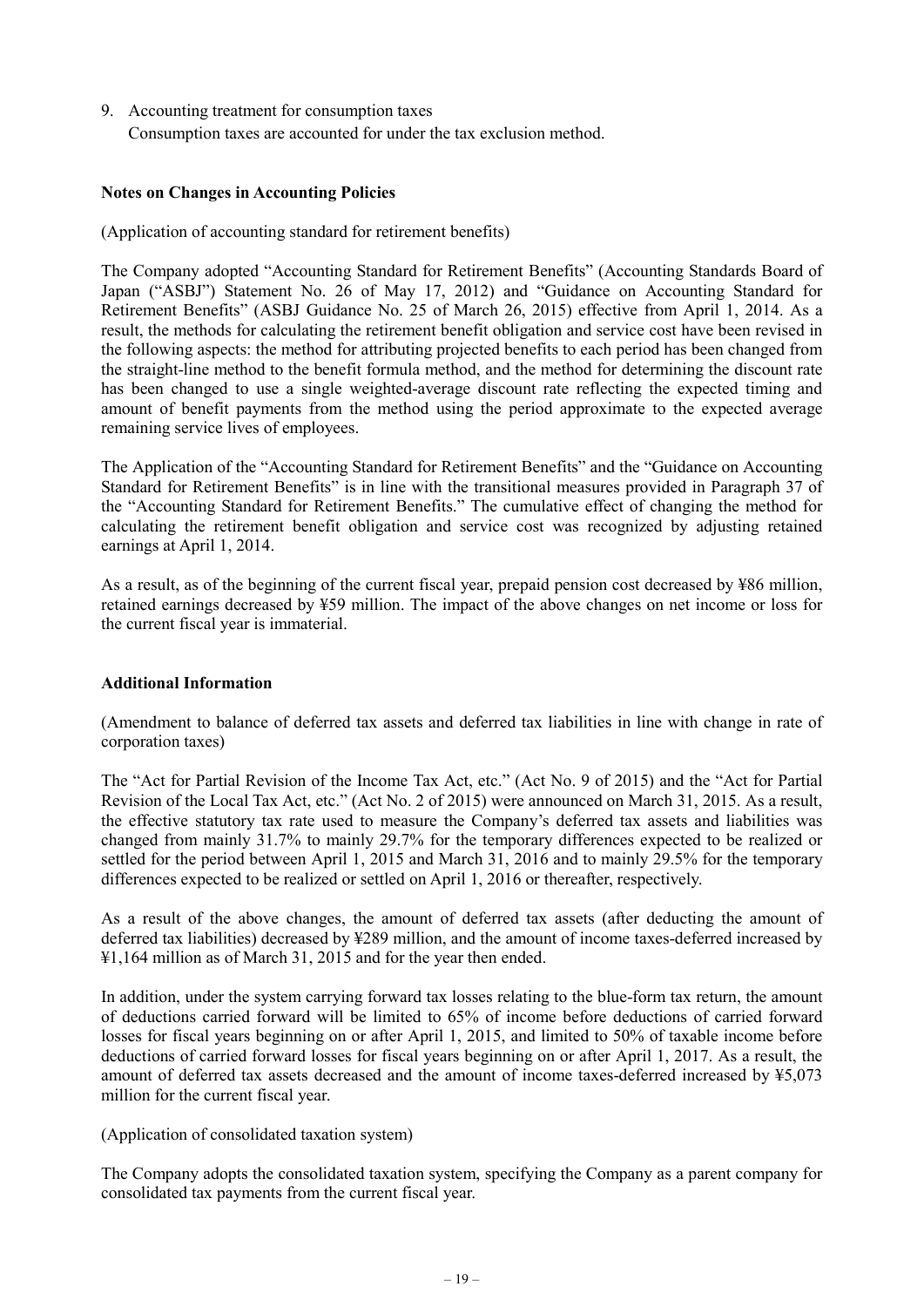#### **Notes on Changes in Presentation**

(Non-consolidated statements of income)

- (1) "Provision of allowance for doubtful receivables," which was included in "Other non-operating expenses" in the previous fiscal year (¥56 million for the fiscal year ended March 31, 2014), is presented separately from the current fiscal year due to an increase in materiality.
- (2) "Gain on sales of shares of subsidiaries," which was included in "Other extraordinary income" in the previous fiscal year  $(42)$  million for the fiscal year ended March 31, 2014), is presented separately from the current fiscal year due to an increase in materiality.
- (3) "Gain on sales of fixed assets," which was recorded separately in the previous fiscal year (¥416 million for the fiscal year ended March 31, 2014), is included in "Other extraordinary income" from the current fiscal year due to the absence of materiality.
- (4) "Loss on devaluation of investments in securities," which was recorded separately in the previous fiscal year (¥1,607 million for the fiscal year ended March 31, 2014), is included in "Other extraordinary losses" from the current fiscal year due to the absence of materiality.
- (5) "Loss on sales of investments in securities," which was recorded separately in the previous fiscal year (¥1,675 million for the fiscal year ended March 31, 2014), is included in "Other extraordinary losses" from the current fiscal year due to the absence of materiality.

#### **Notes to Non-consolidated Balance Sheet**

|  | Assets pledged as collateral and secured liabilities |                   |
|--|------------------------------------------------------|-------------------|
|  | Assets pledged as collateral                         | (Millions of yen) |
|  | Asset category                                       |                   |
|  | <b>Vessels</b>                                       | 34,833            |
|  | Investments in securities                            | 5,969             |
|  | Shares of subsidiaries and affiliates                | 9,596             |
|  | Total                                                | 50,399            |

The amounts of ¥5,969 million for investments in securities and ¥9,596 million for shares of subsidiaries and affiliates in the table above were pledged as collateral to procure funds for vessel equipment at affiliates and others. As a result, there were no corresponding liabilities as of March 31, 2015.

In addition, ¥4,116 million out of the amount of ¥34,833 million for vessels in the table above was pledged as collateral on the basis of a guarantee consignment.

| Liabilities related to collateral                                                                | (Millions of yen) |
|--------------------------------------------------------------------------------------------------|-------------------|
| Liability category<br>Short-term loans payable and current portion of long-term<br>loans payable | 2,560             |
| Long-term loans payable, less current portion                                                    | 24,766            |
| Total                                                                                            | 27,327            |
| 2. Accumulated depreciation of assets                                                            | (Millions of yen) |
| Accumulated depreciation of tangible assets                                                      | 91,953            |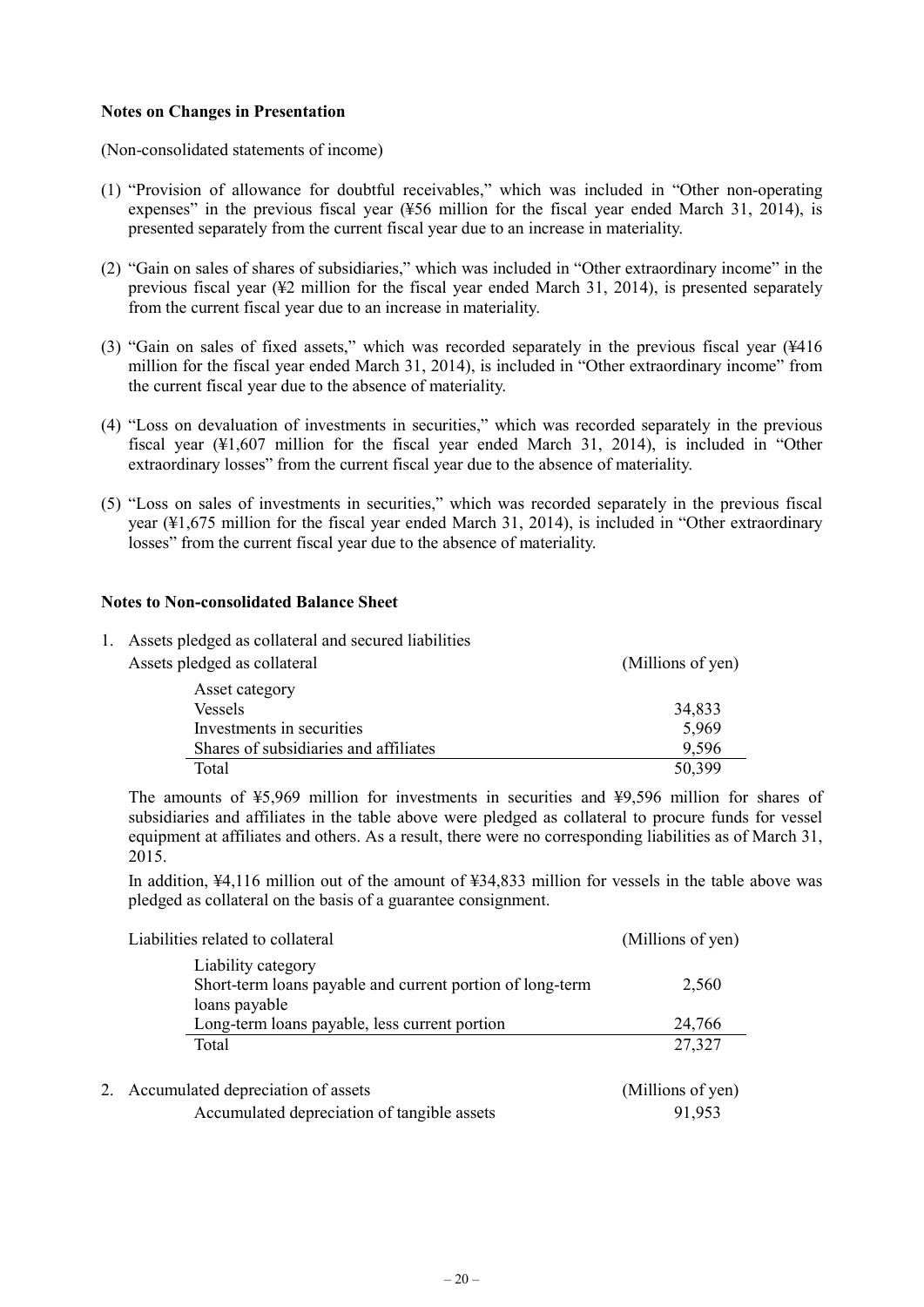| 3. Guarantee obligations              | (Millions of yen) |
|---------------------------------------|-------------------|
| Guarantees                            | 71.103            |
| Commitment for future guarantee, etc. | 127,704           |
|                                       |                   |

(These guarantee obligations include ¥24,370 million of guarantees and ¥109,728 million of commitment to guarantee for borrowing of equipment funds for vessels time-chartered by the Company from its subsidiaries that own vessels.)

Aditional funding obligation, etc. 4,483

#### 4. Land revaluation

Pursuant to the "Act on Revaluation of Land" (Act No. 34 of 1998) and the "Act on Partial Amendment to the Act on Revaluation of Land" (Act No. 19 of 2001), the Company performed revaluation of land for business use. The effect of this revaluation has been recorded as revaluation reserve for land in net assets, excluding the deferred tax liabilities or deferred tax assets associated with the revaluation.

Revaluation method prescribed in Article 3, Paragraph 3 of the "Act on Revaluation of Land"

The revaluation of land for business use was calculated by making rational adjustments to the prices posted in accordance with the provision of Article 6 of the Public Notice of Land Prices Act for standard sites set forth in Article 6 of the same act in the neighborhood of the relevant land pursuant to Article 2, Paragraph 1 of the Order for Enforcement of the Act on Revaluation of Land (Cabinet Order No. 119 of 1998). However, for some land, the revaluation was calculated by making rational adjustments to standard prices assessed in accordance with the provision of Article 9, Paragraph 1 of the Order for Enforcement of the National Land Use Planning Act for standard sites set forth in Article 7, Paragraph 1, Item 1 (a) of the same order in the neighborhood of the relevant land for business use pursuant to Article 2, Paragraph 2 of the Order for Enforcement of the Act on Revaluation of Land.

| Revaluation date                                              | March 31, 2002      |
|---------------------------------------------------------------|---------------------|
| The difference between the fair value and revalued book value |                     |
| of the revalued land at March 31, 2015                        | $(619)$ million yen |

5. Monetary receivables from and monetary payables to subsidiaries and affiliates

|                                 | (Millions of yen) |
|---------------------------------|-------------------|
| Short-term monetary receivables | 78,211            |
| Long-term monetary receivables  | 84,742            |
| Short-term monetary payables    | 35,225            |
| Long-term monetary payables     | 16                |

#### **Notes to Non-consolidated Statement of Income**

Amount of transactions with subsidiaries and affiliates

|                                |                    | (Millions of yen) |
|--------------------------------|--------------------|-------------------|
| Transaction amount-trading     | Operating revenues | 18.919            |
|                                | Operating expenses | 208,892           |
| Transaction amount-non-trading |                    | 31,374            |

#### **Notes to Non-consolidated Statement of Changes in Net Assets**

| Class and number of treasury stock as of March 31, 2015 |                  |
|---------------------------------------------------------|------------------|
| Common stock                                            | 1,882,895 shares |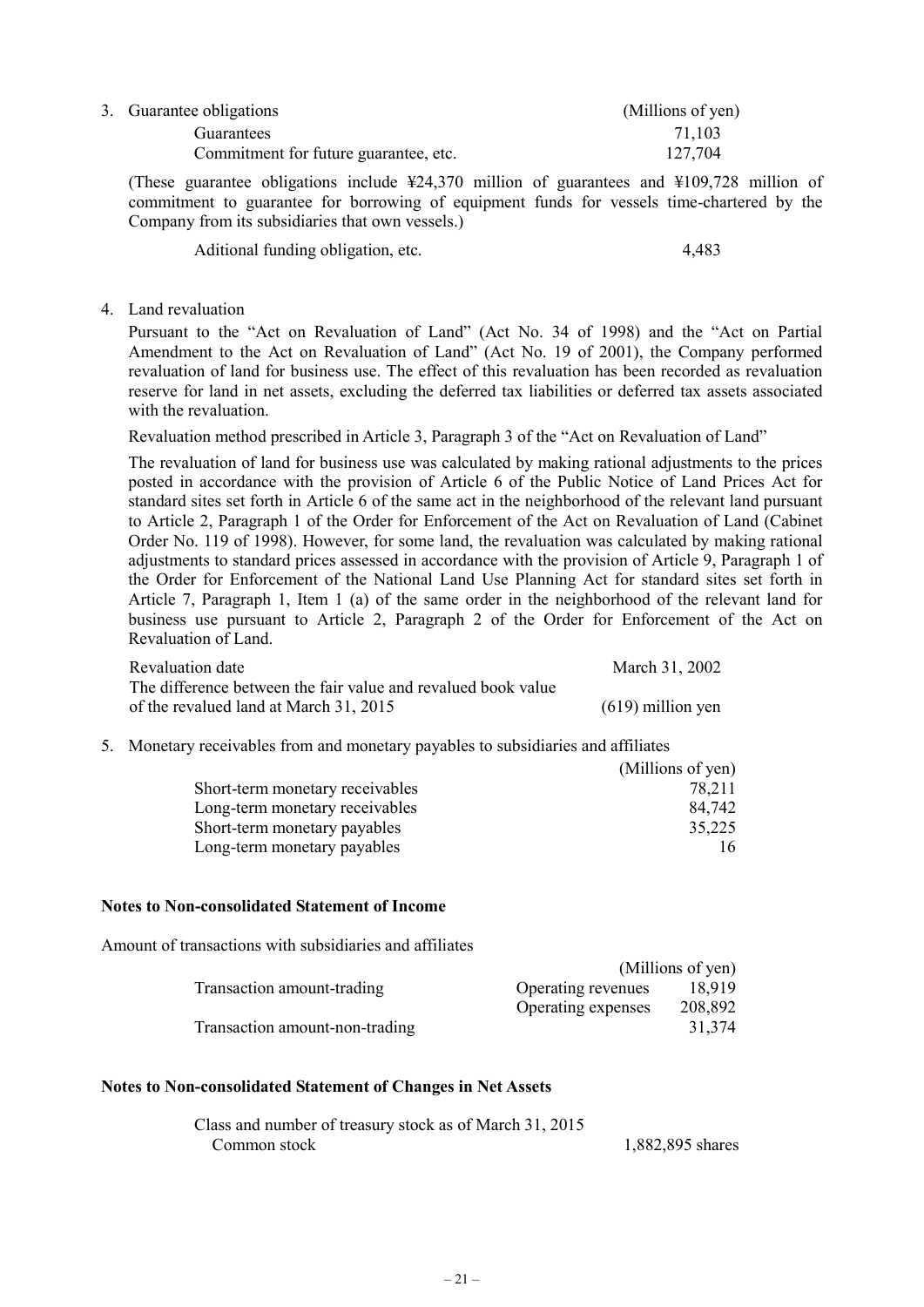# **Notes on Tax Effect Accounting**

Significant components of deferred tax assets and deferred tax liabilities

|                                                          | (Millions of yen) |
|----------------------------------------------------------|-------------------|
| Deferred tax assets                                      |                   |
| Allowance for doubtful receivables                       | 1,332             |
| Allowance for bonuses                                    | 258               |
| Accrued expenses for overhaul of vessels                 | 171               |
| Enterprise taxes payable                                 | 34                |
| Loss on devaluation of investments in securities, etc.   | 1,710             |
| Allowance for employees' retirement benefits             | 208               |
| Loss on impairment of fixed assets                       | 557               |
| Accounts payable-shipping (overhaul of vessels)          | 2,504             |
| Deferred assets for tax purposes                         | 3,753             |
| Tax loss carried forward                                 | 23,557            |
| Direct foreign tax credit                                | 2,031             |
| Other                                                    | 323               |
| Subtotal                                                 | 36,444            |
| Valuation allowance                                      | (17,293)          |
| Total deferred tax assets                                | 19,150            |
|                                                          |                   |
| Deferred tax liabilities                                 |                   |
| Reserve for special depreciation                         | (78)              |
| Reserve for advanced depreciation                        | (247)             |
| Tax on retained surplus                                  | (1,070)           |
| Deferred gain on hedges                                  | (6, 568)          |
| Net unrealized holding gain on investments in securities | (5,243)           |
| Other                                                    | (620)             |
| Total deferred tax liabilities                           | (13, 828)         |
| Net amount of deferred tax assets                        | 5,322             |

#### **Notes on Fixed Assets Used by the Company under Lease Transactions**

- 1. Finance lease transactions that do not transfer ownership commencing on or before March 31, 2008 In addition to fixed assets recorded on the non-consolidated balance sheets, some machinery and equipment are used under finance lease agreements that do not transfer ownership.
- 2. Operating lease transactions

Future lease payments for non-cancelable operating lease transactions

(Lessee)

|                            | (Millions of yen) |
|----------------------------|-------------------|
| Future lease payments      |                   |
| Amount due within one year | 10,485            |
| Amount due after one year  | 27,456            |
| Total                      | 37.941            |